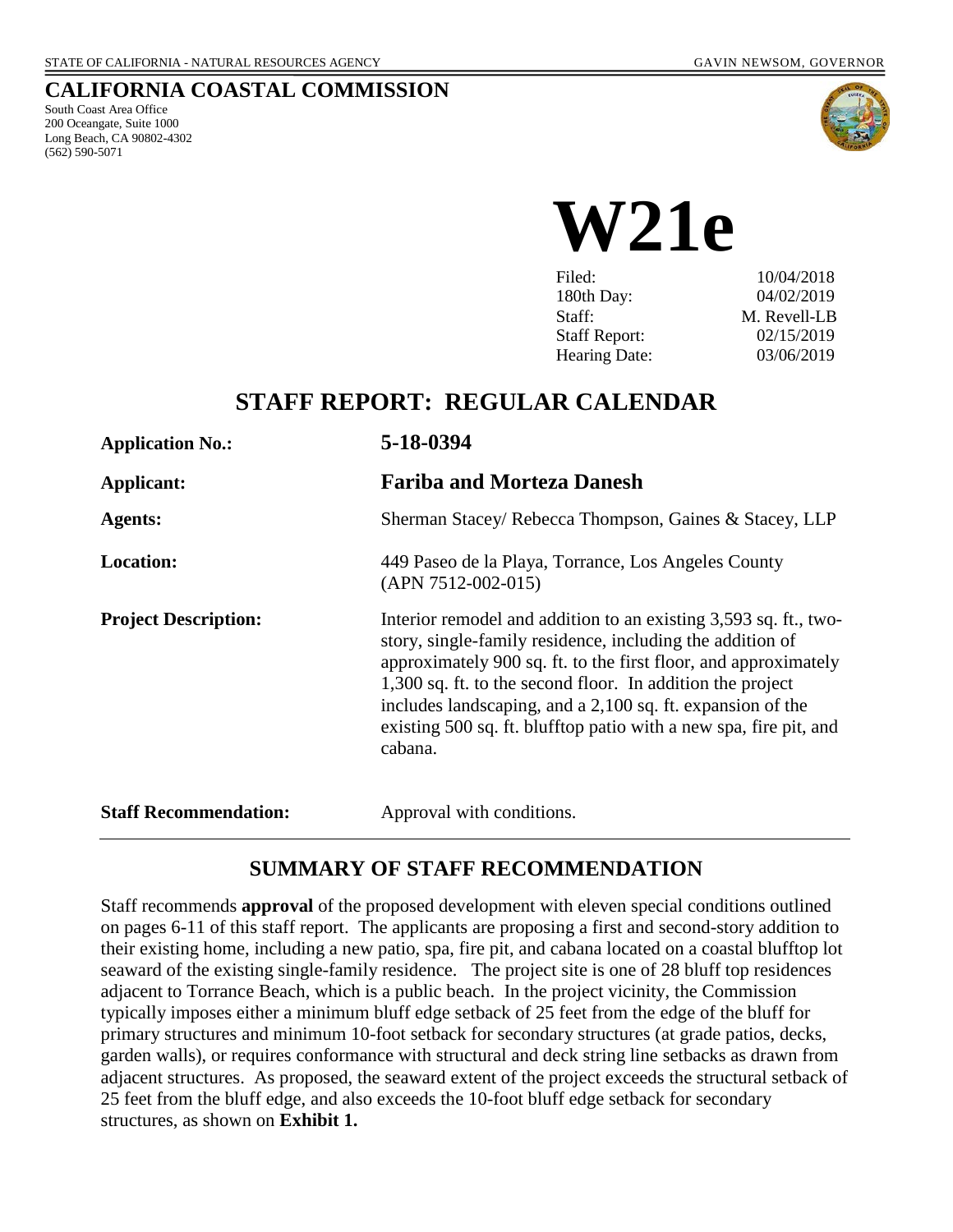Specifically, the applicants are proposing to build an approximately 900 square-foot addition to the first floor at the rear of the existing two-story, 3,593 square-foot single-family residence, extending that portion of the house approximately 17 feet seaward, into an area currently occupied by an outdoor patio and lawn; and an approximately 1,300 square-foot addition to the second floor. The applicants also propose to extend the present patio approximately 47 feet seaward of the existing house, and build a new 2,100 square-foot patio to include a new spa, fire pit, built-in barbeque on the new at-grade patio supported by cement footings, and a 9-foot high, 168 square-foot cabana. A 42-inch high guard rail is also proposed to surround the perimeter of the new patio. Although seacliff wild buckwheat (*Eriogonum parvifolium*), the host plant for the endangered El Segundo blue butterfly (*Euphilotes battoides allyni*), was observed growing along the toe of the bluff on the subject property, the project as conditioned will be located more than 100 feet from the vegetation, which will not negatively impact sea-cliff wild buckwheat.

The primary issue of dispute in this case is the location of the applicant's proposed grading and new development, which is located approximately 47 feet further than the existing patio on site, and onto a portion of the undeveloped bluff slope itself, which is inconsistent with Section 20353 of the Coastal Act and past Commission action for other bluff top development projects. The applicant's determination of the bluff edge was not implemented consistent with Section 13577(h) of Coastal Commission's regulations that define the bluff and provide guidance on determining the location of the bluff edge, and would be located approximately 50 feet further seaward than the actual seaward edge of the top of bluff, which has been confirmed by the Commission's Staff Geologist, Dr. Joseph Street. As a result, the proposed project would extend far seaward of the normally required setbacks for bluff development. In order to bring the project into compliance with the blufftop development standards in Chapter 3 of the Coastal Act, **Special Condition 1** requires the submittal of revised final plans ensuring that structural improvements are relocated landward of the normally required 25 feet setback from the actual seaward edge of the top of the bluff on site.

In addition, **Special Condition 2** requires conformance with geotechnical recommendations. The Commission imposes **Special Condition 9** which specifies construction timing constraints to avoid adverse impacts on sensitive species, particularly the El Segundo Blue Butterfly as a precautionary measure if the sea-cliff wild buckwheat (*Eriogonum parvifolium*) is in fact occupied by the endangered butterflies. In addition, because the project site is on a beachfront parcel and in proximity to coastal waters, the Commission recommends construction-related requirements and best management practices under **Special Conditions 3 and 4** to prevent pollution of coastal waters.

Moreover, given that the applicants have chosen to implement the project on a coastal bluff property despite risks from erosion, landslides, slope instability, and earth movement, the applicants must assume the risks. Therefore, the Commission imposes **Special Conditions 5 and 8**, which require an assumption of risk and no future development without an amendment to this permit or new coastal development permit.

To ensure that any prospective future owners of the property are made aware of the applicability of the conditions of this permit, the Commission imposes **Special Condition 10**, which requires the property owners record a deed restriction against the property, referencing all of the above special conditions of this permit and imposing them as covenants, conditions and restrictions on the use and enjoyment of the property.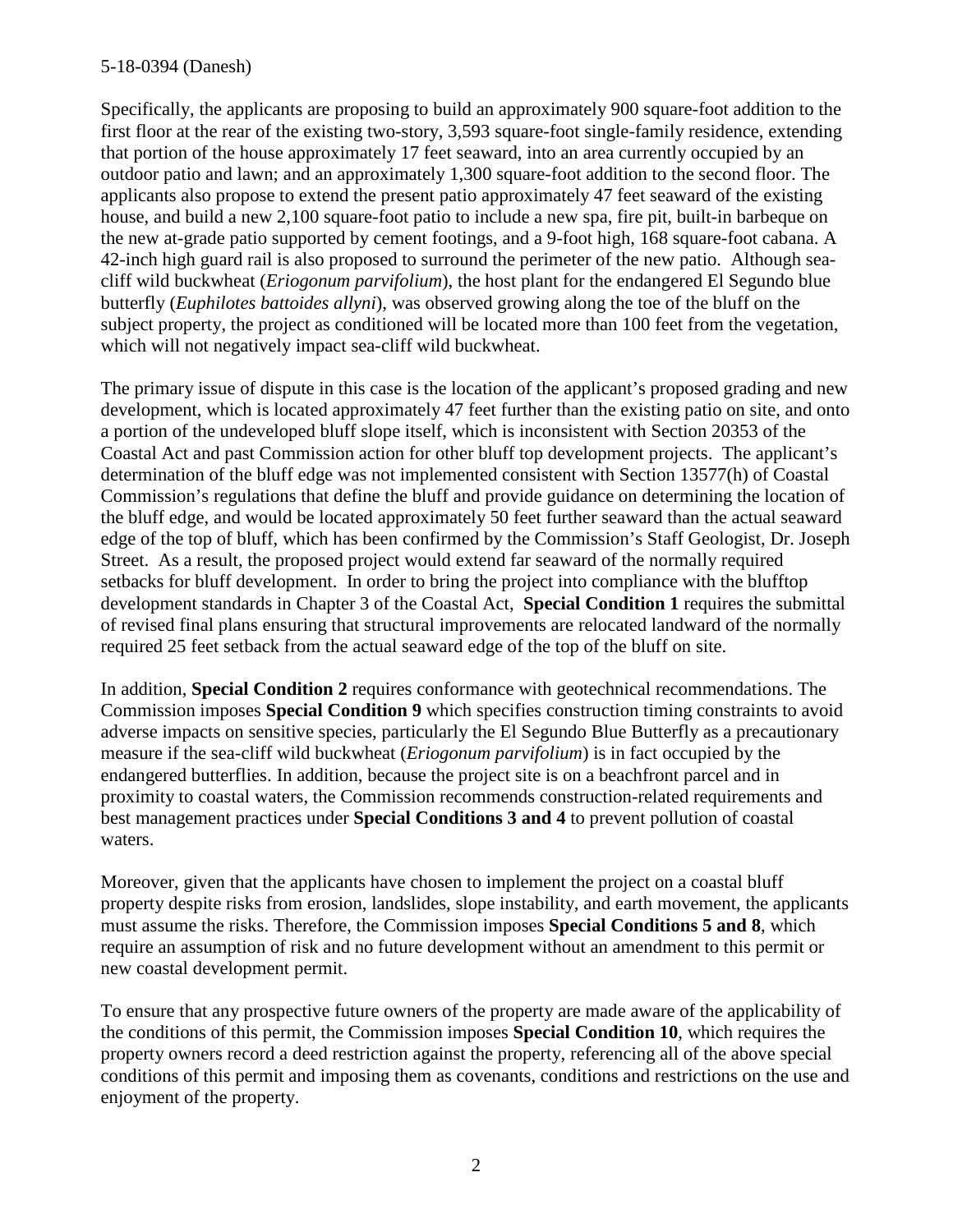Section 30600(c) of the Coastal Act provides for the issuance of coastal development permits directly by the Commission in regions where the local government having jurisdiction does not have a certified Local Coastal Program. On June 18, 1981, the Commission approved with suggested modifications the City of Torrance Land Use Plan (LUP). The City did not accept the modifications and the certified LUP, which was valid for six months, lapsed. Therefore, the Coastal Commission is the permit issuing entity and the standard of review is Chapter 3 of the Coastal Act.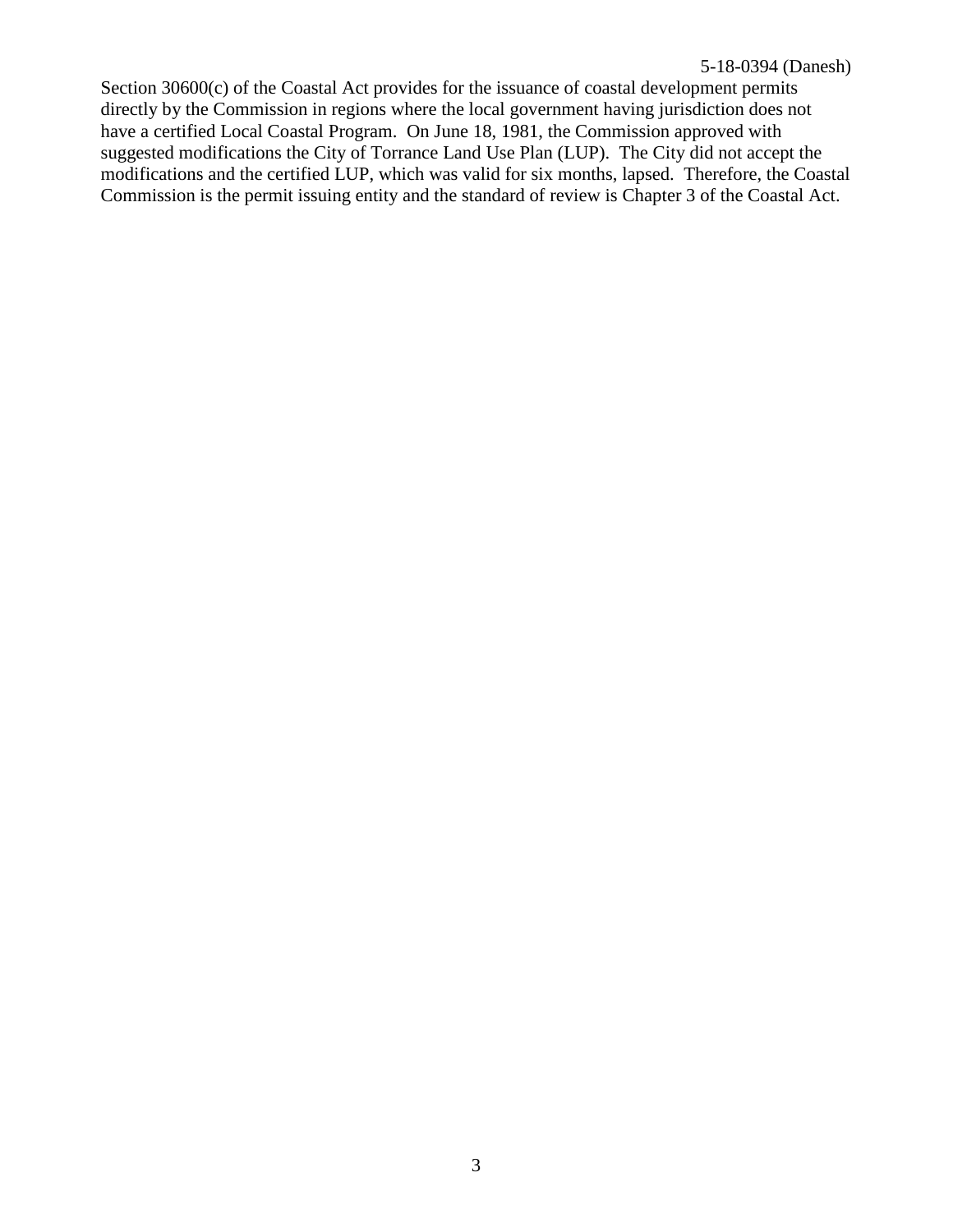# **TABLE OF CONTENTS**

# **EXHIBITS**

- Exhibit 1– Commission staff's determination of bluff edge compared to that the applicant.
- Exhibit 2 Project Location/Vicinity Map
- Exhibit 3 Project Plans
- Exhibit 4 *Geotechnical Review Memorandum for 449 Paseo de la Playa (Danesh Residence), CDP Application no. 5-17-0134,* prepared by Senior Environmental Scientist Joseph Street, and Senior Coastal Engineer, Lesley Ewing on February 20, 2018.
- Exhibit 5 *Supplemental Geotechnical Review Memorandum for 449 Paseo de la Playa (Danesh Residence), CDP Application No. 5-18-0394*, prepared by Staff Geologist, Joseph Street, and Senior Coastal Engineer, Lesley Ewing on January 18, 2019.
- Exhibit 6 *Habitat Survey for 529 and 533 Paseo de la Playa, Coastal Development Permit Application No. 5-17-0630*, prepared by Biologist Dan Rosie on July 21, 2017
- Exhibit 7 Site photos of existing vegetation
- Exhibit 8 Site photos of geologic conditions on neighboring slope at 501 Paseo de la Playa
- Exhibit 9 *Bluff Edge Delineation Study and Establishment of Development Setback Response to California Coastal Commission Notice of Incomplete Application [Coastal Development Permit Application No. 5-18-1394] 449 Paseo de la Playa, Redondo Beach, California,* prepared by Hamilton & Associates on September 4, 2018.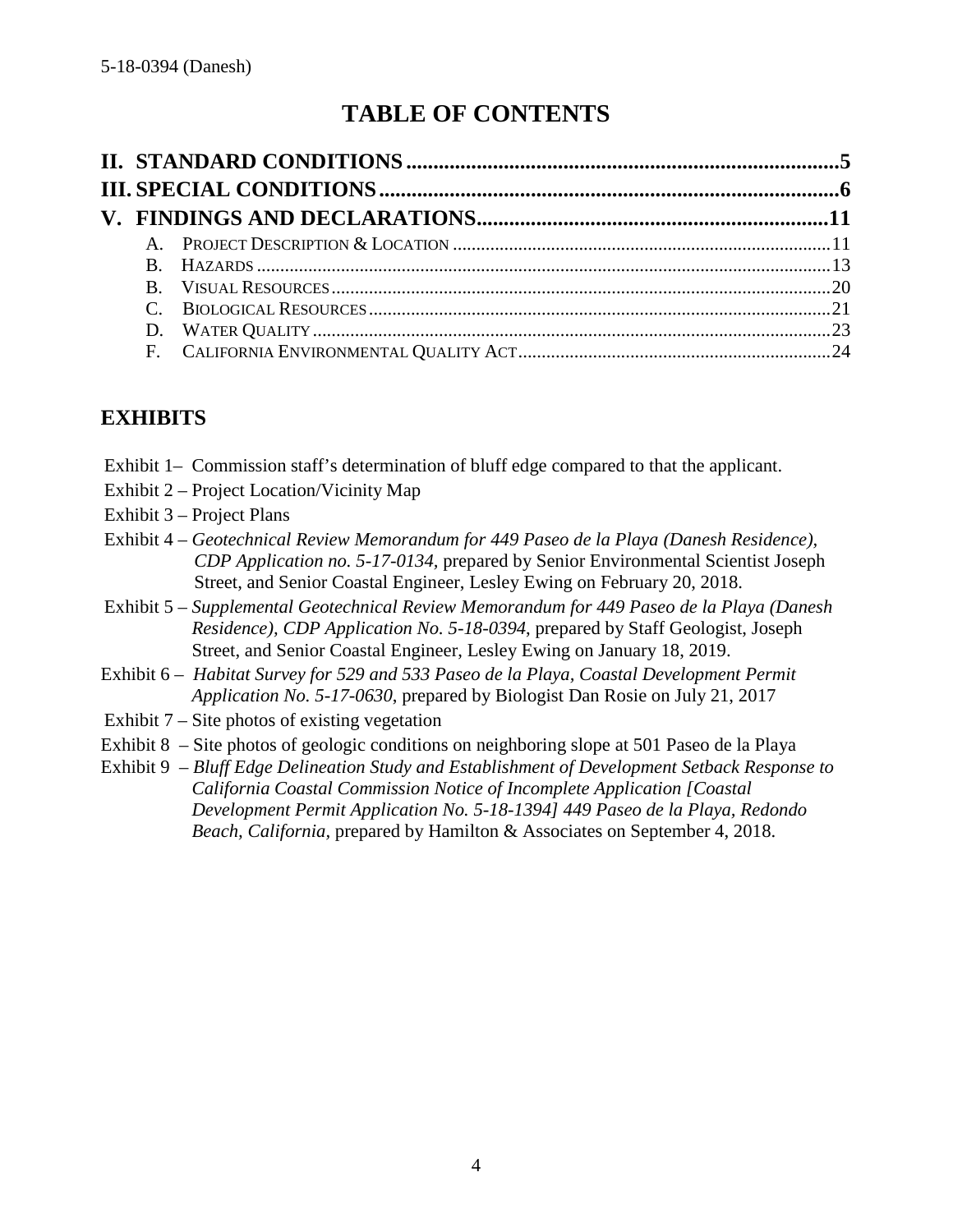## **I. MOTION AND RESOLUTION**

### **Motion:**

*I move that the Commission approve Coastal Development Permit No. 5-18-0394 pursuant to the staff recommendation.*

Staff recommends a **YES** vote of the foregoing motion. Passage of this motion will result in conditional approval of the permit and adoption of the following resolution and findings. The motion passes only by affirmative vote of a majority of the Commissioners present.

### **Resolution:**

*The Commission hereby approves a coastal development permit for the proposed development and adopts the findings set forth below on grounds that the development as conditioned will be in conformity with the policies of Chapter 3 of the Coastal Act and will not prejudice the ability of the local government having jurisdiction over the area to prepare a Local Coastal Program conforming to the provisions of Chapter 3. Approval of the permit complies with the California Environmental Quality Act because either 1) feasible mitigation measures and/or alternatives have been incorporated to substantially lessen any significant adverse effects of the development on the environment, or 2) there are no further feasible mitigation measures or alternatives that would substantially lessen any significant adverse impacts of the development on the environment.*

# <span id="page-4-0"></span>**II. STANDARD CONDITIONS**

This permit is granted subject to the following standard conditions:

- 1. **Notice of Receipt and Acknowledgment.** The permit is not valid and development shall not commence until a copy of the permit, signed by the applicant or authorized agent, acknowledging receipt of the permit and acceptance of the terms and conditions, is returned to the Commission office.
- 2. **Expiration**. If development has not commenced, the permit will expire two years from the date on which the Commission voted on the application. Development shall be pursued in a diligent manner and completed in a reasonable period of time. Application for extension of the permit must be made prior to the expiration date.
- 3. **Interpretation**. Any questions of intent or interpretation of any condition will be resolved by the Executive Director or the Commission.
- 4. **Assignment**. The permit may be assigned to any qualified person, provided assignee files with the Commission an affidavit accepting all terms and conditions of the permit.
- 5. **Terms and Conditions Run with the Land.** These terms and conditions shall be perpetual, and it is the intention of the Commission and the applicant to bind all future owners and possessors of the subject property to the terms and conditions.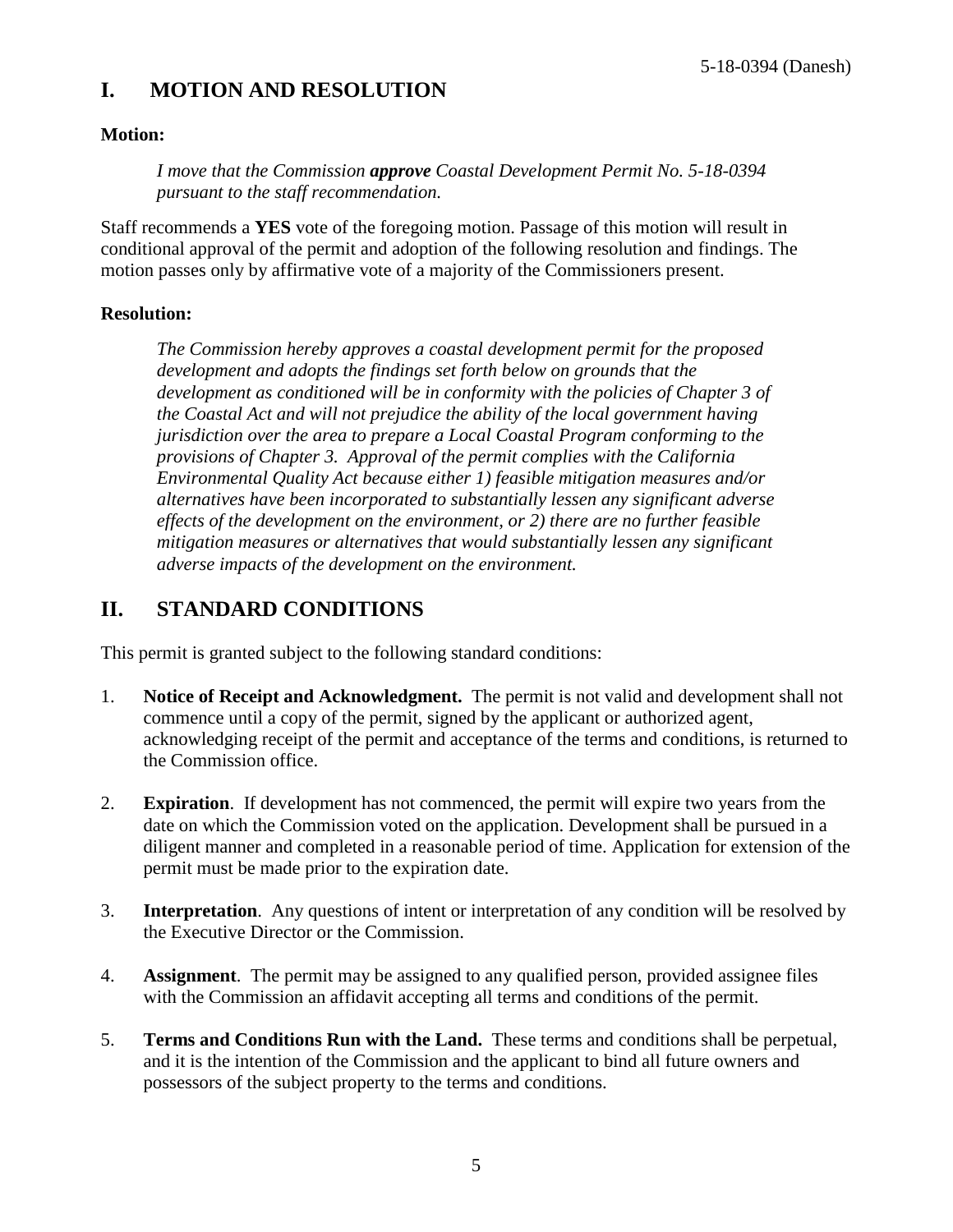# <span id="page-5-0"></span>**III. SPECIAL CONDITIONS**

This permit is granted subject to the following special conditions:

### 1. **Submittal of Final Project Plans.**

- A. PRIOR TO ISSUANCE OF THE COASTAL DEVELOPMENT PERMIT, the applicant shall submit, for the Executive Director's review and approval, two (2) complete sets of final project plans, including site plans and elevations demarcating the Commission determined bluff edge at the +125-foot contour line. The project plans shall identify the proposed residence and accessory development, including, but not limited to, the residence, patio, spa, fire pit, barbeque area, hardscaping, landscaping, and grading, demonstrating that the proposed structural addition is setback approximately 25 feet from the +125-foot contour line. In addition, the revised plans shall demonstrate that no portion of the proposed patio shall extend beyond the 10-foot setback from the +125 foot contour line.
- B. The permittee shall undertake development in accordance with the approved final plans. Any proposed changes to the approved final plans shall be reported to the Executive Director. No changes to the approved final plans shall occur without a Commission amendment to this coastal development permit unless the Executive Director determines that no amendment is legally required.

### 2. **Conformance with Geotechnical Recommendations.**

- A. All final plans as modified and approved under Coastal Development Permit No. 5-18- 0394, shall be consistent with all recommendations contained in the *Limited Soil Engineering Investigation by T.I.N. Engineering Company* dated September 29, 2015, and the *Bluff Edge Delineation Study and Establishment of Development Setback in Response to California Coastal Commission Review – Westerly Slope 449 Paseo de la Playa, Redondo Beach, California",* geotechnical report dated July 3, 2017, and signed by B.J. Miller, M.F. Mills (CEG 994), D.T. Hamilton (GE 2721) and E.E. Vicente (GE 2302).
- B. PRIOR TO ISSUANCE OF THE COASTAL DEVELOPMENT PERMIT, the applicant shall submit, for the Executive Director's review and approval, two full sets of plans with evidence that an appropriately licensed professional has reviewed and approved all final design and construction plans and certified that each of those final plans is consistent with all the recommendations specified in the above-referenced report.
- C. The permittee shall undertake development in accordance with the approved final plans. Any proposed changes to the approved final plans shall be reported to the Executive Director. No changes to the approved final plans shall occur without a Commission amendment to this coastal development permit unless the Executive Director determines that no amendment is legally required.

### 3. **Erosion Control Plan.**

- A. PRIOR TO ISSUANCE OF THE COASTAL DEVELOPMENT PERMIT, the applicant shall submit, for the Executive Director's review and approval, a plan for runoff and erosion control.
	- i. The runoff and erosion control plan shall demonstrate that: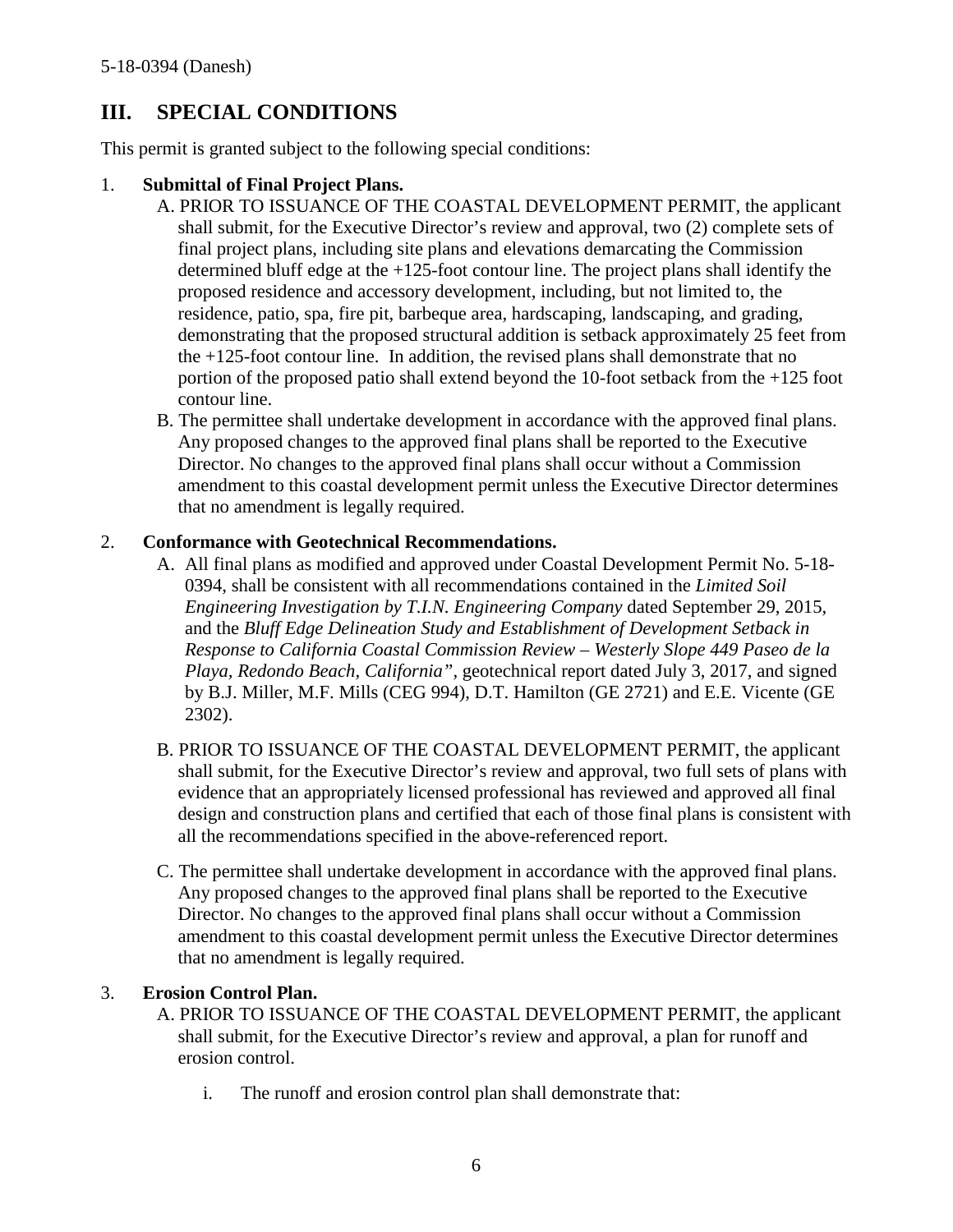- (1) During construction, erosion on the site shall be controlled to avoid adverse impacts on the habitat at the toe of the bluff.
- (2) At a minimum, the following temporary erosion control measures shall be used during construction: sand bags, a desilting basin and silt fences.
- (3) Following construction, erosion on the site shall be controlled to avoid adverse impacts on adjacent properties and public streets.
- (4) At a minimum, the following permanent erosion control measures shall be installed: a drain to direct roof and yard drainage to the street; no drainage shall be directed to the rear yard slope; no drainage shall be retained in the front yard.
- (5) No underground irrigation system shall be installed in the rear yard.
- ii. The plan shall include, at a minimum, the following components:
	- (1) A narrative report describing all temporary erosion control measures to be used during construction and all permanent erosion control measures to be installed for permanent erosion control.
	- (2) A site plan showing the location of all temporary erosion control measures.
	- (3) A schedule for installation and removal of the temporary erosion control measures.
	- (4) A site plan showing the location of all permanent erosion control measures.
	- (5) A schedule for installation and maintenance of the permanent erosion control measures.
- B. The permittee shall undertake development in accordance with the approved runoff and erosion control plan. Any proposed changes to the approved final runoff and erosion control plan shall be reported to the Executive Director. No changes to the approved final runoff and erosion control plan shall occur without a Commission amendment to this coastal development permit unless the Executive Director determines that no amendment is legally required.

### 4. **Storage of Construction Materials, Mechanized Equipment and Removal of Construction Debris.**

A. The permittee shall comply with the following construction-related requirements:

- i. No construction materials, debris, or waste shall be placed or stored where it may be subject to water, wind, rain, or dispersion;
- ii. Any and all debris resulting from construction activities shall be removed from the project site within 24 hours of completion of the project;
- iii. Construction debris and sediment shall be removed from construction areas each day that construction occurs to prevent the accumulation of sediment and other debris which may be discharged into coastal waters;
- iv. Erosion control/sedimentation Best Management Practices (BMPs) shall be used to control dust and sedimentation impacts to coastal waters during construction. BMPs shall include, but are not limited to: placement of sand bags around drainage inlets to prevent runoff/sediment transport into coastal waters; and
- v. All construction materials, excluding lumber, shall be covered and enclosed on all sides, and as far away from a storm drain inlet and receiving waters as possible.
- B. Best Management Practices (BMPs) designed to prevent spillage and/or runoff of construction-related materials, sediment, or contaminants associated with construction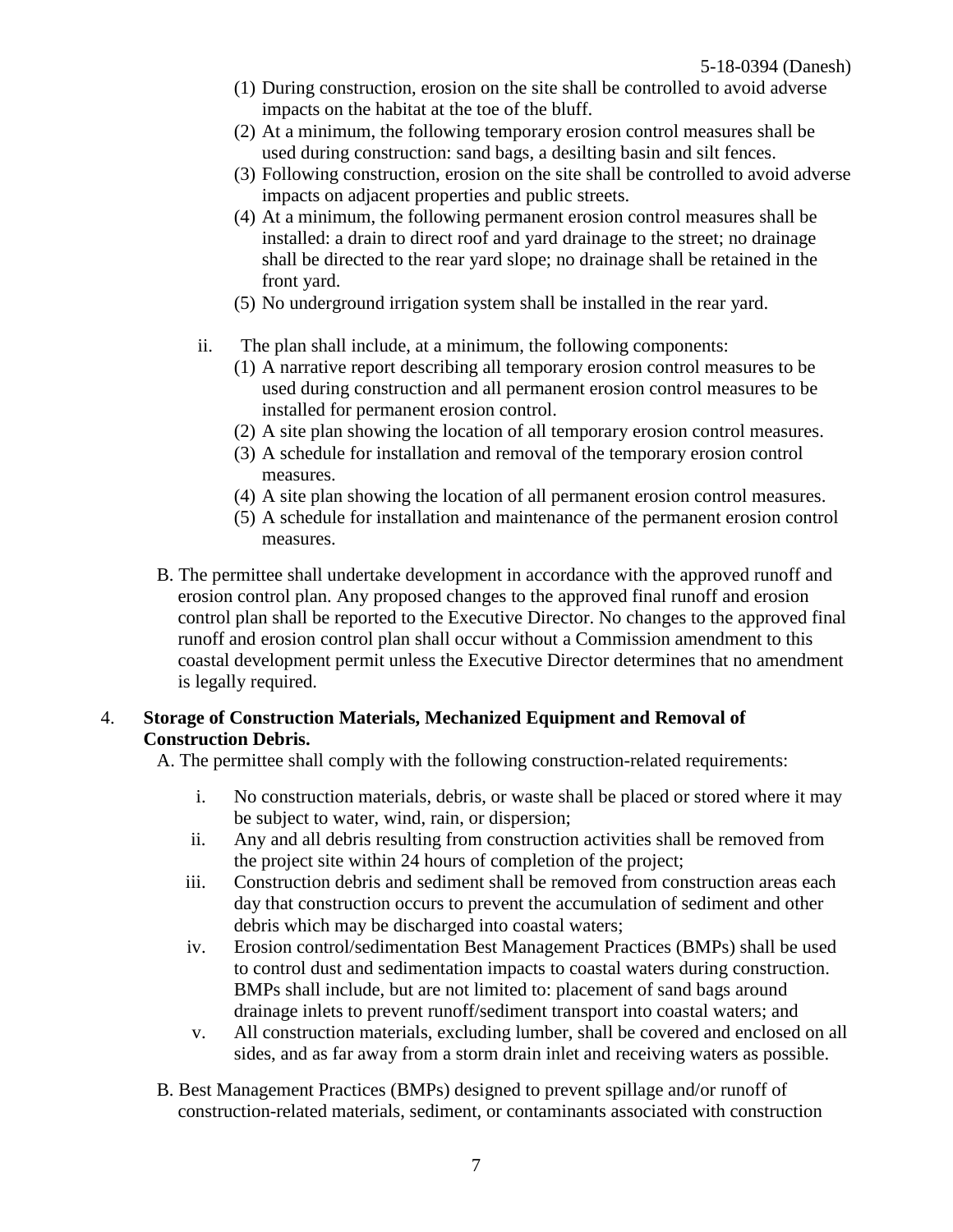activity shall be implemented prior to the on-set of such activity. Selected BMPs shall be maintained in a functional condition throughout the duration of the project. Such measures shall be used during construction:

- i. The applicant shall ensure the proper handling, storage, and application of petroleum products and other construction materials. These shall include a designated fueling and vehicle maintenance area with appropriate berms and protection to prevent any spillage of gasoline or related petroleum products or contact with runoff. It shall be located as far away from the receiving waters and storm drain inlets as possible;
- ii. The applicant shall develop and implement spill prevention and control measures;
- iii. The applicant shall maintain and wash equipment and machinery in confined areas specifically designed to control runoff. Thinners or solvents shall not be discharged into sanitary or storm sewer systems. Washout from concrete trucks shall be disposed of at a location not subject to runoff and more than 50-feet away from a storm drain, open ditch or surface water; and
- iv. The applicant shall provide adequate disposal facilities for solid waste, including excess concrete, produced during construction.
- **5. Future Improvements.** This permit is only for the development described in Coastal Development Permit No. 5-18-0394. Pursuant to Title 14 California Code of Regulations Section 13253(b)(6), the exemptions otherwise provided in Public Resources Code Section 30610(a) shall not apply to this development governed by the Coastal Development Permit No. 5-18-0394. Accordingly, any future improvements to the structures authorized by this permit, including but not limited to, repair and maintenance identified as requiring a permit in Public Resources Section 30610(d) and Title 14 California Code of Regulations Sections 13252(a)-(b), shall require an amendment to Permit No. 5-18-0394 from the Commission or shall require an additional coastal development permit from the Commission or from the applicable certified local government.
- **6. Landscape Plan Landscaping Plans.** PRIOR TO ISSUANCE OF THE COASTAL DEVELOPMENT PERMIT, the applicant shall submit in a form and content acceptable to the Executive Director, two (2) sets of a final revised landscaping plans prepared by an appropriately licensed professional which demonstrates the following:
	- 1) All areas disturbed/affected by construction activities not occupied by structural development (including the structure and decks) shall be re-vegetated for habitat enhancement and erosion control purposes;
	- 2) No plant species listed as problematic and/or invasive by the California Native Plant Society, the California Exotic Pest Plant Council, or as may be identified from time to time by the State of California shall be employed or allowed to naturalize or persist on the site. No plant species listed as a 'noxious weed' by the State of California or the U.S. Federal Government shall be utilized within the property. Any existing landscaping that doesn't meet all of the requirements in this special condition shall be removed;
	- 3) Any areas disturbed/affected by construction activities in the rear yard (coastal bluff-facing) shall be planted and maintained for erosion control and native habitat enhancement purposes. To minimize the need for irrigation and minimize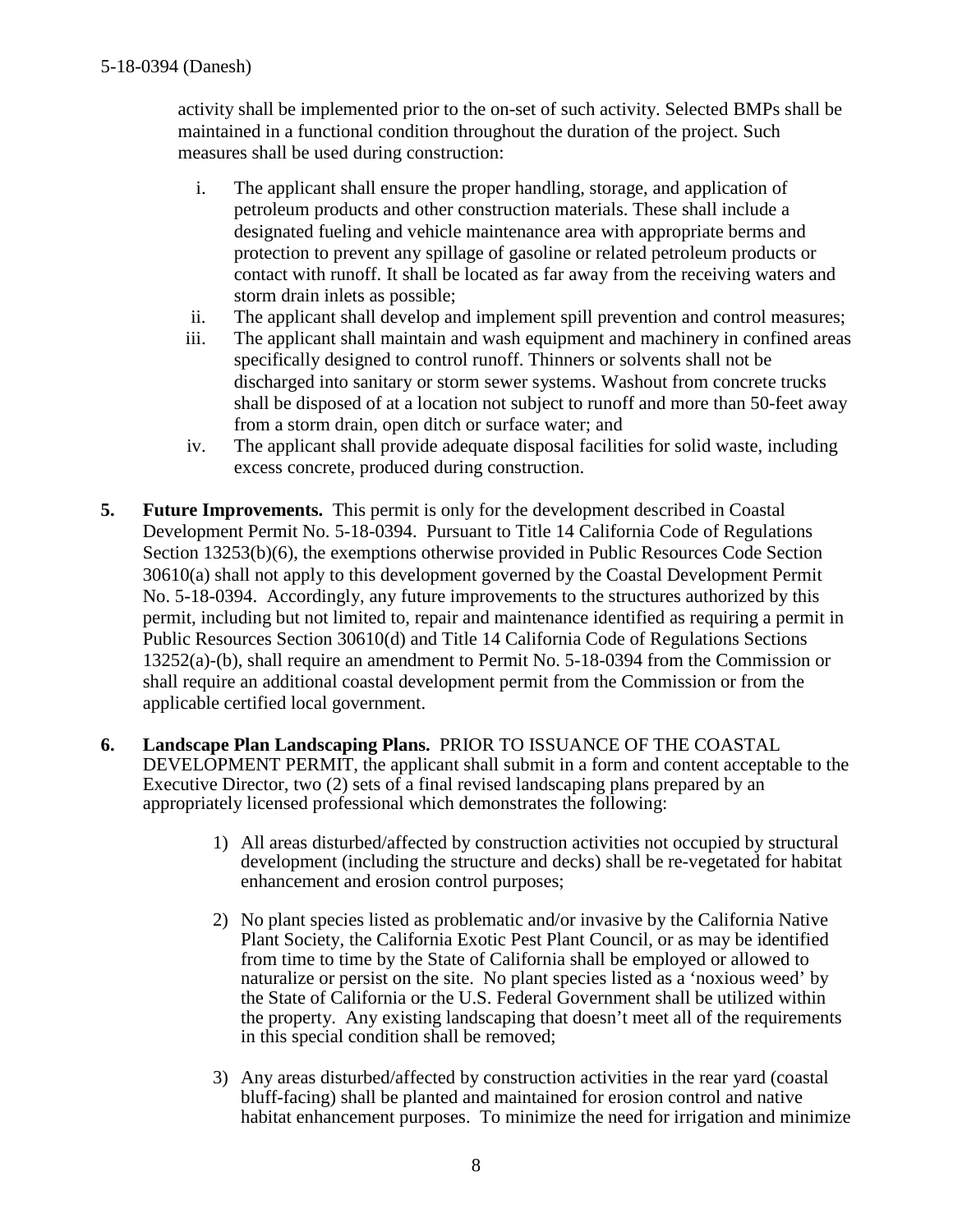encroachment of non-native plant species into adjacent existing native plant areas, all landscaping adjacent to the coastal bluff shall consist of drought tolerant plants native to coastal Los Angeles County and appropriate to the habitat type. Native plants shall be from local stock wherever possible;

- 4) Landscaped areas in the front yard (street-facing) area shall consist of native or non-invasive, non-native drought tolerant plant species;
- 5) All planting will be completed within 60 days after completion of construction;
- 6) No permanent in-ground irrigation systems shall be installed on the coastal blufffacing portion of the site. Temporary above ground irrigation is allowed to establish plantings.
- 7) All vegetation shall be maintained in good growing condition throughout the life of the project, and whenever necessary, shall be replaced with new plant materials to ensure continued compliance with the landscaping plan.

The permittee shall undertake development in accordance with the approved plan. Any proposed changes to the approved final plan shall be reported to the Executive Director. No changes to the approved final plans shall occur without a Commission amendment to this coastal development permit unless the Executive Director determines that no amendment is legally required.

**7. Assumption of Risk, Waiver of Liability and Indemnity**. By acceptance of this permit, the applicants acknowledge and agree: (i) that the site may be subject to hazards from landslide, bluff retreat, erosion and/or earth movement, (ii) to assume the risks to the property that is the subject of this permit of injury and damage from such hazards in connection with this permitted development; (iii) to unconditionally waive any claim of damage or liability against the Commission, its officers, agents, and employees for injury or damage from such hazards; and (iv) to indemnify and hold harmless the Commission, its officers, agents, and employees with respect to the Commission's approval of the project against any and all liability, claims, demands, damages, costs (including costs and fees incurred in defense of such claims), expenses, and amounts paid in settlement arising from any injury or damage due to such hazards.

#### **8**. **No Future Bluff or Shoreline Protective Device(s) to Protect the Proposed Development.**

A. By acceptance of this permit, the applicant agrees, on behalf of itself and all other successors and assigns, that no new bluff or shoreline protective device(s) that would substantially alter natural landforms along bluffs and cliffs shall be constructed to protect the development approved pursuant to CDP 5-18-0394, including, but not limited to, the proposed development as it relates to the residence, foundations, patios, spas, decks, balconies, and any future improvements and/or accessory structures, in the event that the development is threatened with damage or destruction from erosion, landslides, storm conditions, sea level rise or other natural coastal hazards in the future. By acceptance of this permit, the applicant hereby waives, on behalf of itself and all successors and assigns, any rights to augment, maintain and/or construct such devices that may exist under applicable law.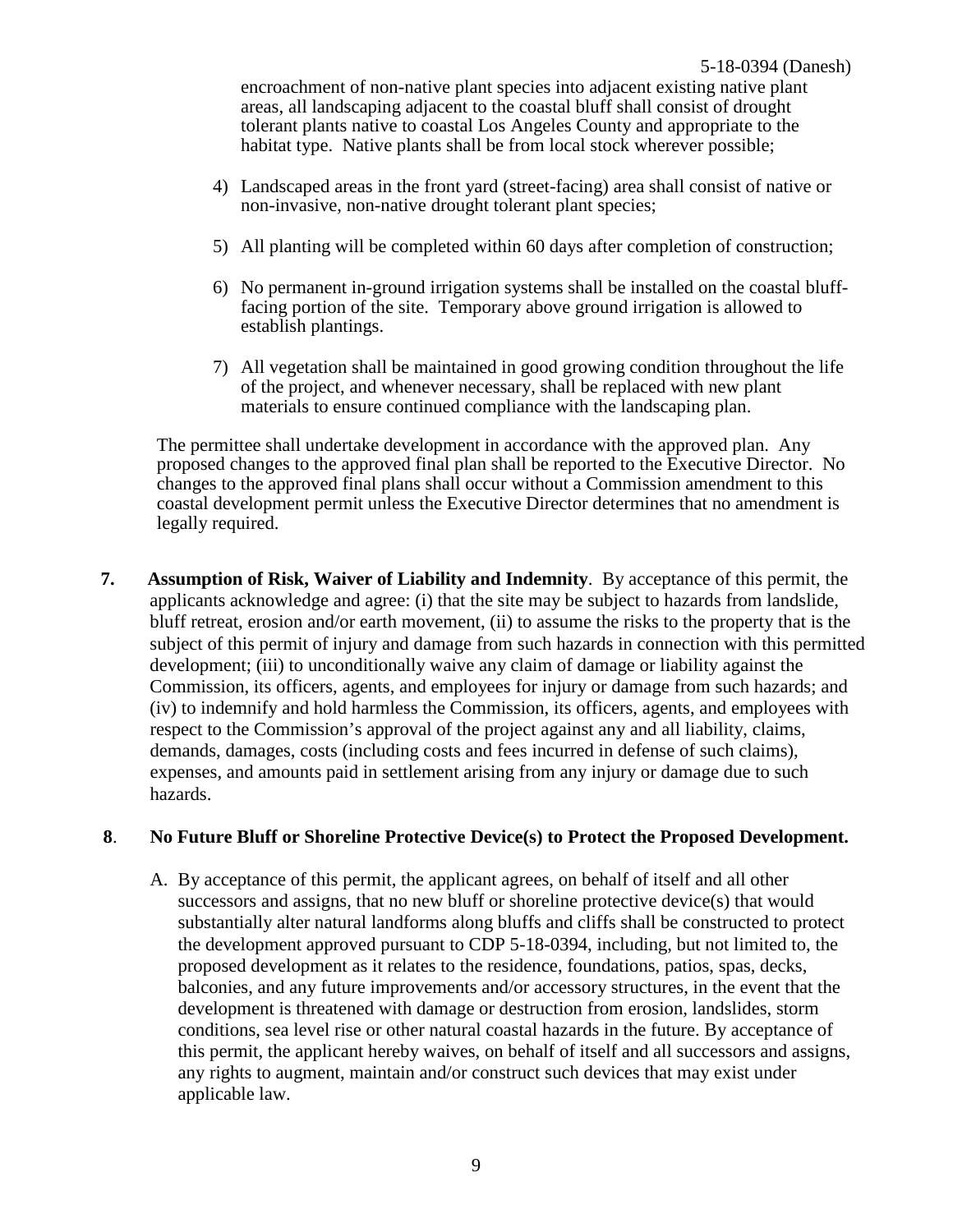B. By acceptance of this permit, the applicants/landowners further agrees, on behalf of themselves and all successors and assigns, that the landowners shall remove the development authorized by this permit including, but not limited to, the additions to the residence, spa, and patio, and any other accessory structures, if: (a) any government agency has ordered that the structures are not to be occupied due to coastal hazards, or if any public agency requires the structures to be removed; (b) essential services to the site can no longer feasibly be maintained (e.g., utilities, roads); (c) the development is no longer located on private property due to the migration of the public trust boundary; (d) removal is required pursuant to LCP policies for sea level rise adaptation planning; or (e) the development would require a shoreline protective device to prevent a-d above.

If any portion of the existing blufftop development is removed, consistent with the special conditions of CDP 5-18-0394, the applicants/landowners shall have a geotechnical investigation prepared by a licensed coastal engineer and geologist, retained by the landowner(s), which addresses whether any portions of the development approved per CDP 5-18-0394 are threatened by coastal hazards. The report shall identify all those immediate or potential future measures that could stabilize the development without bluff or shoreline protective device(s), including but not limited to removal or relocation of portions of the development. The report shall be submitted to the Executive Director and the appropriate local government official. If the geotechnical investigation concludes that any portion of the development is unsafe for occupancy, the permittee shall, within 90 days of submitting the investigation, apply for a coastal development permit amendment to remedy the hazard.

 Prior to removal/relocation, the permittee shall submit two copies of a Removal/Relocation Plan to the Executive Director for review and written approval. The Removal/Relocation Plan shall clearly describe the manner in which such development is to be removed/relocated and the affected area restored so as to protect coastal resources. In the event that portions of the development fall down the bluff before they are removed, the landowner shall remove all recoverable debris associated with the development and lawfully dispose of the material in an approved disposal site. Such removal shall require a coastal development permit.

**9. Pool/Spa Protection Plan.** PRIOR TO ISSUANCE OF THE COASTAL DEVELOPMENT PERMIT, if the revised plans include a spa, the applicant shall submit, for the Executive Director's review and approval, a spa protection plan. The spa protection plan shall incorporate mitigation of the potential for geologic instability caused by leakage from the proposed spa, including: 1) installation of a spa leak detection system such as, but not limited to, leak detection system/moisture sensor with alarm and/or a separate water meter for the spa which is separate from the water meter for the house to allow for the monitoring of water usage for the spa; 2) use of materials and spa design features, such as but not limited to double linings, plastic linings or specially treated cement, to be used to waterproof the undersides of the spa to prevent leakage, along with information regarding the past and/or anticipated success of these materials in preventing leakage; and where feasible; 3) installation of a subdrain or other equivalent drainage system under the spa that conveys any water leakage to an appropriate drainage outlet. The applicant shall comply with the final spa plan approved by the Executive Director.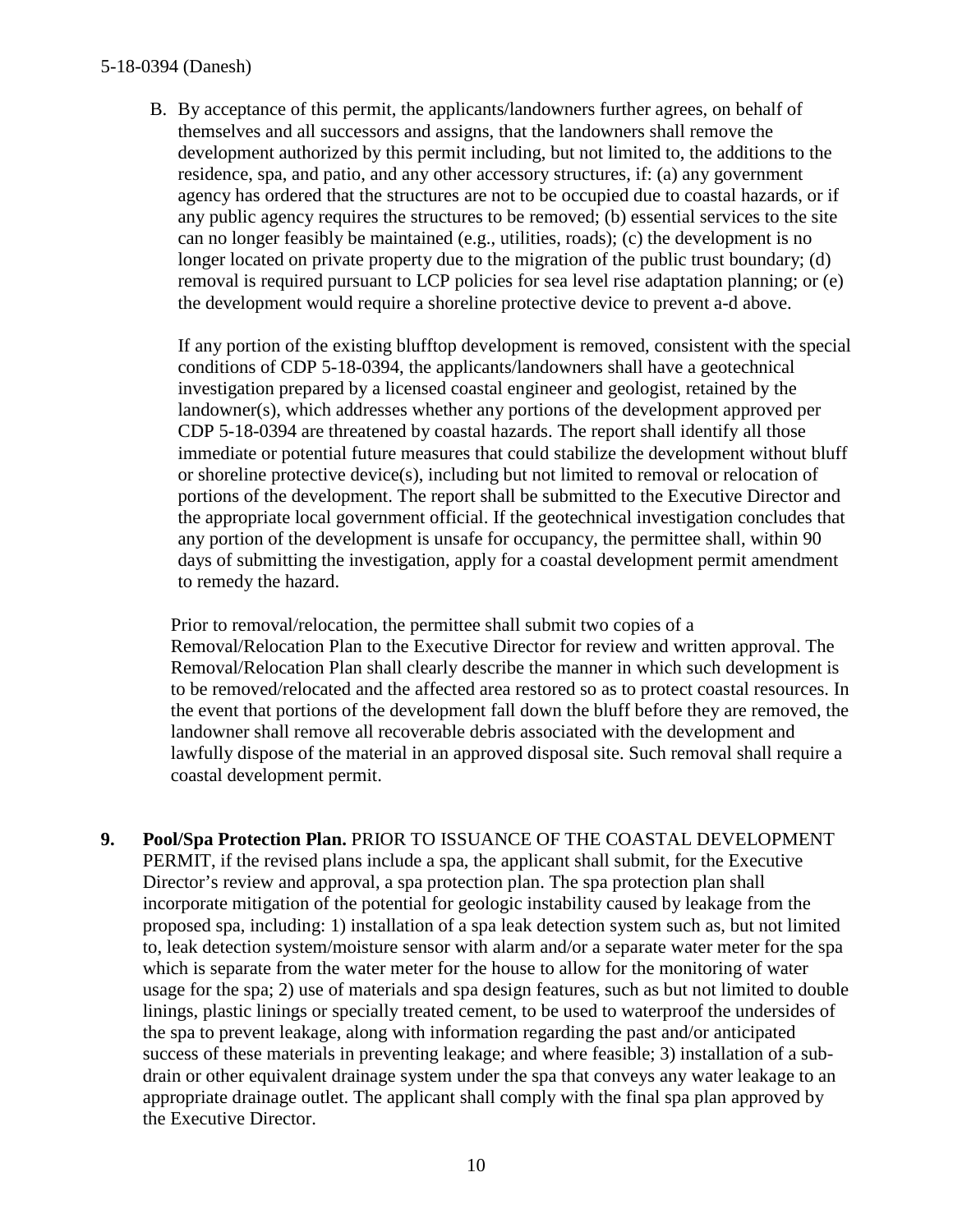The permittee shall undertake development in accordance with the approved spa protection plan. Any proposed changes to the approved spa protection plan shall be reported to the Executive Director. No changes to the approved plan shall occur without a Commission amendment to this coastal development permit unless the Executive Director determines that no amendment is required.

- **10. Construction Timing.** To avoid adverse impacts to the El Segundo blue butterfly, construction shall not occur between mid-June and October  $5<sup>th</sup>$ . However, the permittee may undertake construction during this period upon obtaining a written statement from the Executive Director authorizing construction on specified dates. To obtain such a determination, the permittees must submit a declaration from California Department of Fish and Wildlife stating that construction on the specific dates proposed will not cause adverse impacts to any state or federally-listed sensitive, threatened, or endangered species. The declaration must contain an assessment of the timing of the flight season and larval development of the El Segundo blue butterfly found in the area and a statement that the construction activity on the specific dates proposed will not interfere with flight or larval development of the El Segundo blue butterfly.
- **11. Deed Restriction.** PRIOR TO ISSUANCE OF THE COASTAL DEVELOPMENT PERMIT, the applicant shall submit to the Executive Director for review and approval documentation demonstrating that the landowners have executed and recorded against the parcel(s) governed by this permit a deed restriction, in a form and content acceptable to the Executive Director: (1) indicating that, pursuant to this permit, the California Coastal Commission has authorized development on the subject property, subject to terms and conditions that restrict the use and enjoyment of that property; and (2) imposing the Special Conditions of this permit as covenants, conditions and restrictions on the use and enjoyment of the Property. The deed restriction shall include a legal description of the entire parcel or parcels governed by this permit. The deed restriction shall also indicate that, in the event of an extinguishment or termination of the deed restriction for any reason, the terms and conditions of this permit shall continue to restrict the use and enjoyment of the subject property so long as either this permit or the development it authorizes, or any part, modification, or amendment thereof, remains in existence on or with respect to the subject property.

## <span id="page-10-0"></span>**V. FINDINGS AND DECLARATIONS**

### <span id="page-10-1"></span>**A. PROJECT DESCRIPTION & LOCATION**

#### *Location and Site History*

The project site is located within an existing residential area at 449 Paseo de la Playa, City of Torrance, Los Angeles County (**[Exhibit 2](https://documents.coastal.ca.gov/reports/2019/3/w21e/w21e-3-2019-exhibits.pdf)**). The site is one of 28 lots on the bluff top between the first public road, Paseo de la Playa, and the sea. The coastal bluff in this location is approximately 60 feet high at the Los Angeles County Torrance Beach Park to the north of the subject residential lots, and gradually rises to 120 feet high near the boundary of Palos Verdes Estates. All 28 bluff top lots have been developed with single-family residences. Torrance Beach, the beach seaward of the toe of the bluff, is public. Vertical public access to this beach is available to pedestrians via public parking lots and footpaths located at the Los Angeles County Beaches and Harbors' "Torrance Beach Park" approximately one-quarter mile north of the project site (**[Exhibit 2](https://documents.coastal.ca.gov/reports/2019/3/w21e/w21e-3-2019-exhibits.pdf)**). The 29,910 square-foot lot extends from the street down approximately 128 feet in elevation to the 200-foot wide public beach (**[Exhibit 2](https://documents.coastal.ca.gov/reports/2019/3/w21e/w21e-3-2019-exhibits.pdf)**). The top portion of the lot is approximately 60 feet wide, flat, and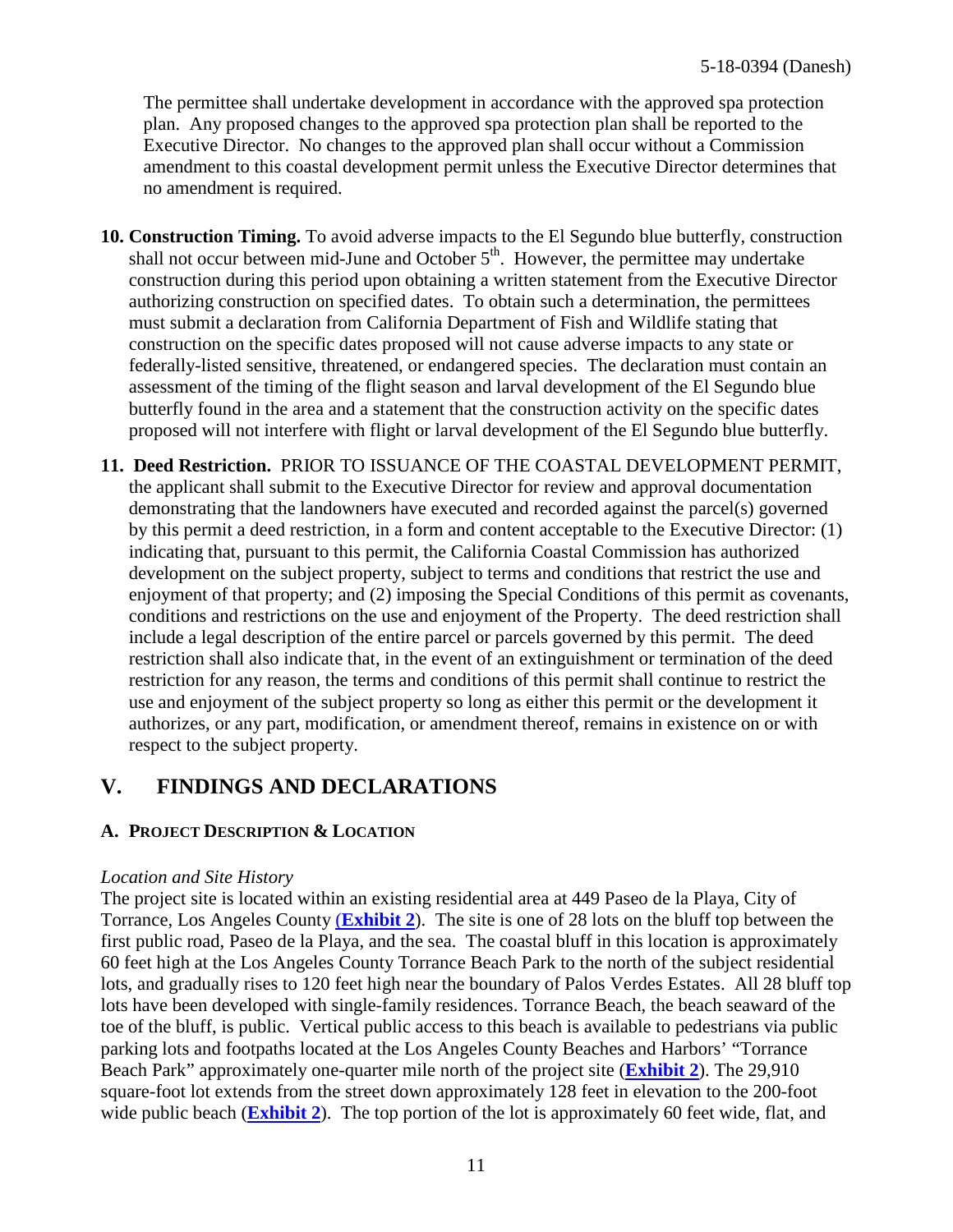developed with an existing two-story single-family residence. The flat part of the lot extends approximately 100 feet from the street to the top edge of the bluff contour line 128-foot elevation contour, which is located approximately 20 feet seaward of the edge of the existing single-family residence (**Exhibit 4 p. 8 of 9**).

The project site has been subject to past action by the Commission. In October of 1990, the Coastal Commission approved Coastal Development Permit No. 5-90-868 for a bluff remediation project on the subject site that involved after-the-fact approval of unpermitted grading that was conducted circa 1988 that involved a total of 971 cubic yards of earth being moved; 133 cubic yards of earth of which were taken off of the hump of the bluff head and placed near the bottom of the slope to create a level pad area. In addition, approximately three-fourths of the bluff face had been denuded of vegetation. Coastal Development Permit No. 5-90-868 ultimately approved the after-the-fact grading, and the installation of four concrete terrace drains to improve drainage on the slope (as shown on **[Exhibit 2](https://documents.coastal.ca.gov/reports/2019/3/w21e/w21e-3-2019-exhibits.pdf)**), and a revegetation plan consisting of native coastal plant species.

#### *Project Description*

The subject residence is located on a coastal bluff overlooking the Pacific Ocean. The applicants are proposing to build an approximately 900 square-foot addition to the first floor at the rear of the existing two-story, 3,593 square-foot single-family residence, extending that portion of the house approximately 17 feet seaward, into an area currently occupied by an outdoor patio and lawn; and an approximately 1,300 square-foot addition to the second floor **[\(Exhibit 3\)](https://documents.coastal.ca.gov/reports/2019/3/w21e/w21e-3-2019-exhibits.pdf)**. The applicants also propose to construct a new 2,100 sq. ft. patio that would extend approximately 50 feet seaward of the existing patio, that would include a new spa, fire pit, built-in barbeque on the new at-grade patio supported by cement footings, and a 9-foot high, 168 square-foot cabana. A 42-inch high guard rail is also proposed to surround the perimeter of the new patio (**[Exhibit 3](https://documents.coastal.ca.gov/reports/2019/3/w21e/w21e-3-2019-exhibits.pdf)**). Grading consists of 42 cubic-yards of cut and 110 cubic-yards of fill. The drainage plans indicate that the spa drainage will be directed into the sewer system. The applicants do not propose any development below the patio and propose to leave the remaining portion of the bluff face undisturbed. Commission staff has identified sea-cliff wild buckwheat (*Eriogonum parvifolium*), habitat for the rare and endangered El Segundo Blue butterfly (*Euphilotes bernardino allyni*) on the face of the lower slope (**[Exhibit 7](https://documents.coastal.ca.gov/reports/2019/3/w21e/w21e-3-2019-exhibits.pdf)**). However, the Commission's Senior Staff Ecologist, Dr. Jonna Engel, has determined that regardless of whether the plants are occupied by the endangered butterflies, which could potentially rise to the level of Environmentally Sensitive Habitat Area (ESHA), the project as conditioned would be located more than 100 feet from the habitat, providing a sufficient buffer between the development and the sensitive vegetation.

In February of 2017, the applicants submitted Coastal Development Permit Application No. 5-17- 0134 for the same proposed development. Staff notified the applicant at that time that their bluff edge determination by their geologist had been incorrectly delineated approximately 130 ft. further seaward than the actual seaward edge of the top of the bluff and requested that the applicant's geologist provide a corrected delineation based on the appropriate methodology. After discussing this recommendation during an in-person meeting with the applicant and his representatives on April 10, 2018, that application was ultimately withdrawn on April 18, 2018. The applicant resubmitted a new application for the same development on May 9, 2018, which is the subject of this staff report, with new materials submitted by the applicant's geotechnical consultant, intended to support of the applicants' bluff edge determination.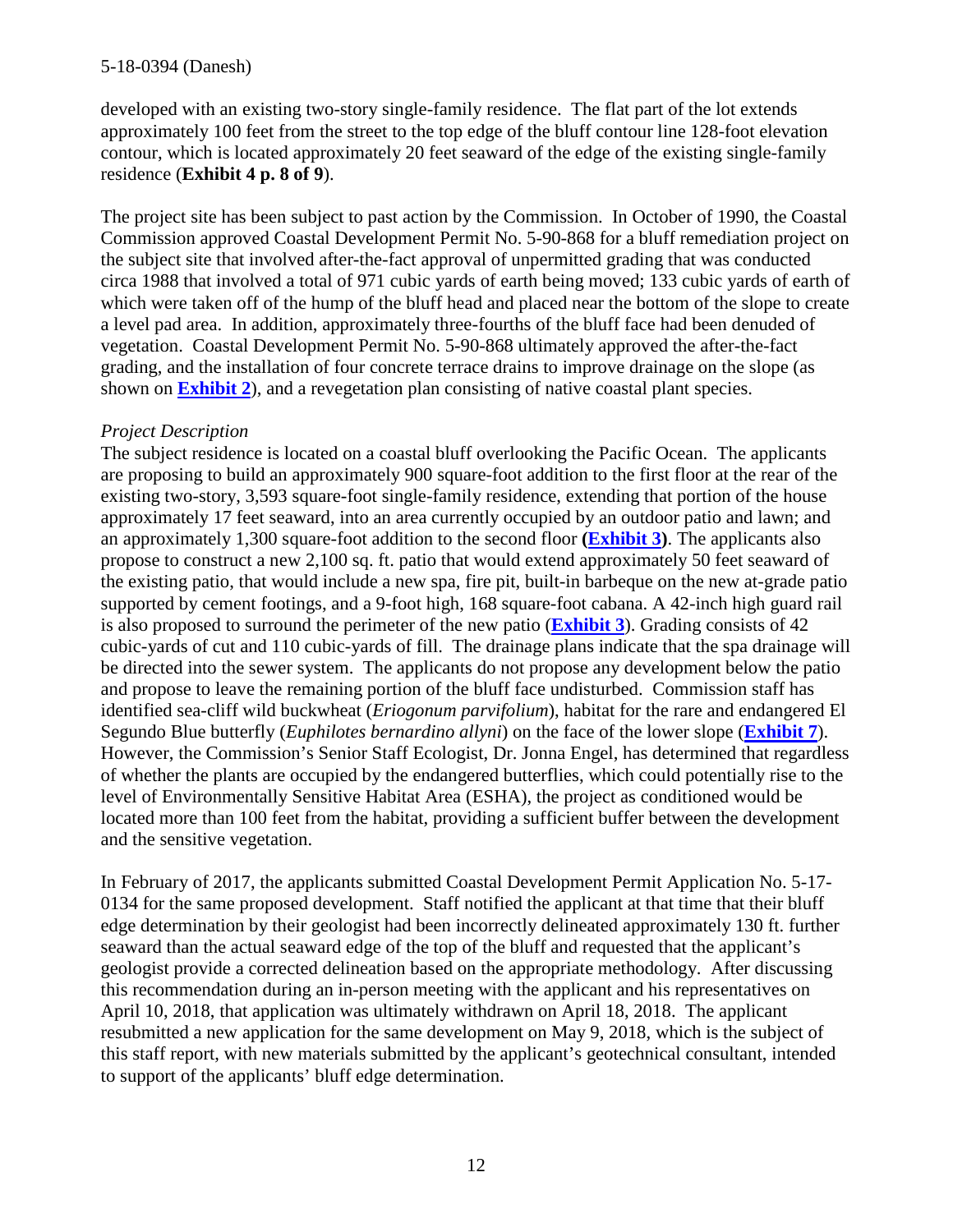#### <span id="page-12-0"></span>**B. HAZARDS**

Coastal Act section 30253 states in relevant part:

*New development shall do all of the following:*

- *(a) Minimize risks to life and property in areas of high geologic, flood, and fire hazard.*
- *(b) Assure stability and structural integrity, and neither create nor contribute significantly to erosion, geologic instability, or destruction of the site or surrounding area or in any way require the construction of protective devices that would substantially alter natural landforms along bluffs and cliffs.*

Coastal Act section 30235 states in relevant part:

*Revetments, breakwaters, groins, harbor channels, seawalls, cliff retaining walls, and other such construction that alters natural shoreline processes shall be permitted when required to serve coastal-dependent uses or to protect existing structures or public beaches in danger from erosion, and when designed to eliminate or mitigate adverse impacts on local shoreline sand supply. Existing marine structures causing water stagnation contributing to pollution problems and fishkills should be phased out or upgraded where feasible.*

The project is located on a coastal bluff top lot overlooking the Pacific Ocean. To evaluate the feasibility of future residential development at the subject site, the applicants commissioned a Limited Soil Engineering Investigation by T.I.N. Engineering Company dated September 29, 2015 and a Bluff Edge Delineation Study by Hamilton & Associates, dated July 3, 2017. The scope of the geological investigation involved excavation of two test trenches, specific field soil logging and sampling, laboratory soil sample tests, and engineering analyses. According to the report, the purpose of the investigation was to obtain information "on the subsurface soil condition in the areas of the proposed house additions and house remodeling on which to base conclusions and recommendations for suitable foundation designs for the proposed house additions and house remodeling at the subject property." In addition, Hamilton & Associates determined the bluff edge to be at approximately +80 feet Mean Sea Level (MSL). However, Commission staff's Geologist and Coastal Engineer reviewed the soil investigation and bluff edge delineation study, in addition to documents directly related to the subject property and surrounding properties, and provided planning staff with a Geotechnical Review Memorandum for CDP Application No. 5-17-0134, dated February 20, 2018 and determined that the bluff edge at the project site is approximately +125 MSL (**[Exhibit 4](https://documents.coastal.ca.gov/reports/2019/3/w21e/w21e-3-2019-exhibits.pdf)**).

After CDP Application No. 5-17-0134 was withdrawn, the applicant submitted a second geologic study and delineation of the bluff edge for CDP Application No. 5-18-0394, *Bluff Edge Delineation Study and Establishment of Development Setback Response to California Coastal Commission Notice of Incomplete Application [Coastal Development Permit Application No. 5-18-0394] 449 Paseo de la Playa, Redondo Beach, CA.*, dated September 4, 2018, by Hamilton & Associates. However, the applicant's geologist failed to provide adequate substantiation to support their bluff edge delineation. Commission staff's Geologist, Dr. Joseph Street reviewed the second report by Hamilton & Associates, which stated that past modifications of the coastal bluff (i.e. cut or removal of bluff materials) caused the bluff edge to be located further seaward, and disagreed with this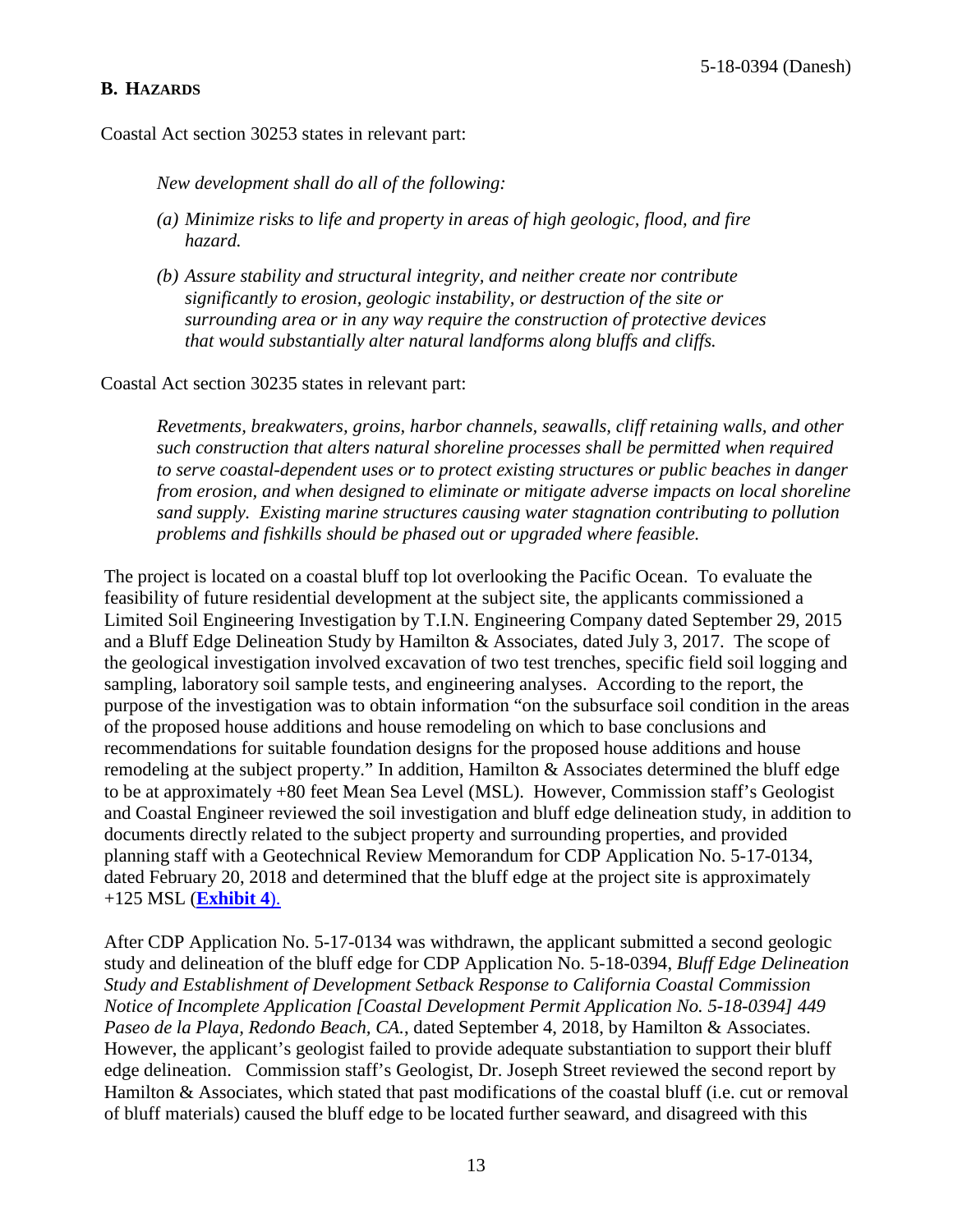theory, which is contrary to long-standing Commission practice, reflected in numerous previous bluff edge determinations, that human activities can move the bluff edge inland, but cannot, by the use of fill, push the natural bluff edge seaward (*See* **[Exhibit 5](https://documents.coastal.ca.gov/reports/2019/3/w21e/w21e-3-2019-exhibits.pdf)** ).

As previously explained, remedial grading previously occurred on the subject site circa 1990 (CDP No. 5-90-868) that involved a total of 971 cubic-yards of earth being moved; 133 cubic-yards of earth of which were taken off of the bluff head and placed near the bottom of the slope to create a level pad area. In addition, approximately three-fourths of the bluff face had been denuded of vegetation at that time. CDP No. 5-90-868 ultimately approved the after-the-fact grading, and the installation of four concrete terrace drains to improve drainage on the slope, and a revegetation plan consisting of native coastal plant species (**Exhibit 9, p. 8**). The resulting engineered upper bluff face is characterized by relatively gentle slopes of 25 to 33% (4:1 to 3:1, horizontal: vertical). The lower bluff face is characterized by a steeper gradient of up to 50% (2:1 horizontal: vertical).

### *Bluff Erosion/Retreat and Sea Level Rise Considerations*

The lower slope is underlain by the Monterey Formation, which is known to be subject to land sliding, but at the project site the bedding is described as "tightly folded along fold axes that are perpendicular to the subject slope", a configuration in which bedding planes would tend not to be exposed on the bluff face. The upper slope is underlain by marine terrace deposits. A quantitative slope stability analysis conducted by the applicant's geologist indicates that the slope is globally stable with a factor of safety greater than 1.5 with respect to sliding. Nevertheless, it is acknowledged that landslides and episodic slope failures have occurred along the lower Paseo de la Playa bluff, particularly to the south of the project site where the coastal bluff is steeper than at this project site. The upper bluff slope is also subject to surficial sliding and creep, as evidenced by erosional features on the adjacent slope at 501 Paseo de la Playa (**[Exhibit 8\)](https://documents.coastal.ca.gov/reports/2019/3/w21e/w21e-3-2019-exhibits.pdf).** Due to its proximity to several active faults, including the Newport-Inglewood fault and the Palos Verdes Fault, the site can be expected to experience severe ground shaking during the economic life of the development, and has been mapped by the CA Division of Mines and Geology within an earthquake-induced landslide zone. However, according to the Commission's geologist, Dr. Joseph Street, the slope will likely be grossly stable even during such shaking, and the elevation of the project site reduces the likelihood of a liquefaction hazard (**[Exhibit 4](https://documents.coastal.ca.gov/reports/2019/3/w21e/w21e-3-2019-exhibits.pdf)**). In addition, erosion on the upper bluff could also occur in response to the expected steepening of the lower bluff over the long term due to marine erosion which is likely to be exacerbated by sea level rise.

Sea level has been rising for many years. Several different approaches have been used to analyze the global tide gauge records in order to assess the spatial and temporal variations, and these efforts have yielded sea level rise rates ranging from about 1.2 mm/year to 1.7 mm/year (about 0.5 to 0.7 inches/decade) for the 20th century, but since 1990 the rate has more than doubled, and the rate of sea level rise continues to accelerate. Since the advent of satellite altimetry in 1993, measurements of absolute sea level from space indicate an average global rate of sea level rise of 3.4 mm/year or 1.3 inches/decade – more than twice the average rate over the 20th century and greater than any time over the past one thousand years.<sup>[1](#page-13-0)</sup> Recent observations of sea level along parts of the California coast have shown some anomalous trends; however, the best available science

<span id="page-13-0"></span><sup>&</sup>lt;sup>1</sup> <http://www.opc.ca.gov/webmaster/ftp/pdf/docs/rising-seas-in-california-an-update-on-sea-level-rise-science.pdf>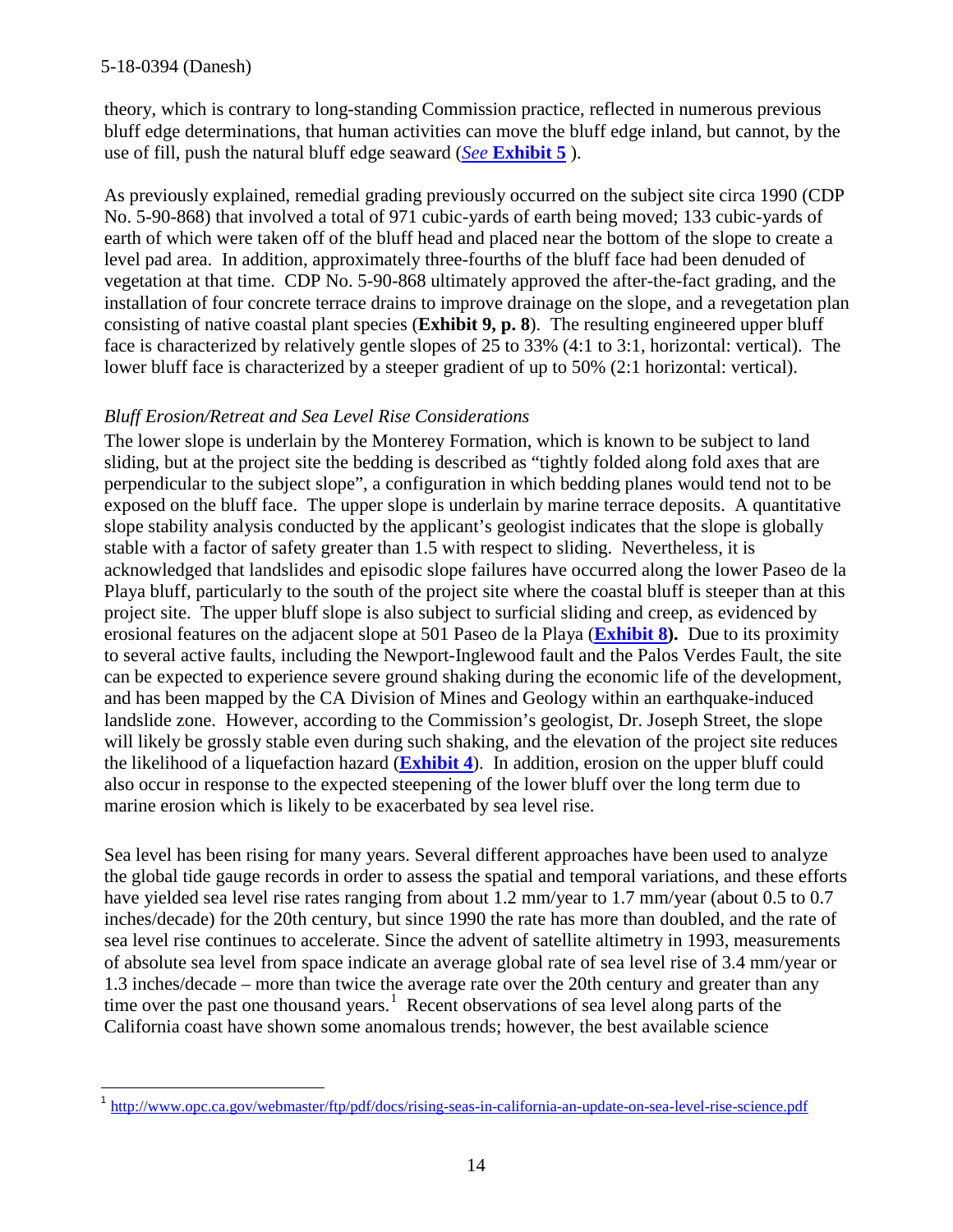demonstrates that the climate is warming, and such warming is expected to cause sea levels to rise at an accelerating rate throughout this century.

The State of California has undertaken significant research to understand how much sea level rise to expect over this century and to anticipate the likely impacts of such sea level rise. In April 2017, a working group of the Ocean Protection Council's (OPC) Science Advisory Team released *Rising Seas in California: An Update on Sea-Level Rise Science.[2](#page-14-0)* This report synthesizes recent evolving research on sea level rise science, notably including a discussion of probabilistic sea level rise projections as well as the potential for rapid ice loss leading to extreme sea level rise. This science synthesis was integrated into the OPC's *State of California Sea-Level Rise Guidance 2018 Update.[3](#page-14-1)* This Guidance document provides high-level, statewide recommendations for state agencies and other stakeholders to follow when analyzing sea level rise. Notably, it provides a set of projections that OPC recommends using when assessing potential sea level rise vulnerabilities for various projects. Taken together, the Rising Seas science report and updated State Guidance account for the current best available science on sea level rise for the State of California. The updated projections in the 2017 Rising Seas report and the 2018 OPC Guidance suggest sea levels could rise between 2.1 and 6.7 feet by 2100 at the Los Angeles tide gauge,  $4$  depending on future greenhouse gas emissions. The OPC Guidance recommends that development of only moderate adaptive capacity, including residential development, use the high end of this range, 6.7 feet, to inform decisions regarding development. The updated Rising Seas science report and OPC Guidance also include an extreme scenario (termed the "H++" scenario) of 9.9 feet of sea level rise by 2100 based on recent modelling efforts that look at possible sea level rise associated with rapid ice sheet loss. These projections and recommendations are incorporated into the 2018 update of the Coastal Commission Sea Level Rise Policy Guidance.<sup>[5](#page-14-3)</sup>

As our understanding of sea level rise continues to evolve, it is possible that sea level rise projections will continue to change as well (as evidenced by the recent updates to best available science). While uncertainty will remain with regard to exactly how much sea levels will rise and when, the direction of sea level change is clear and it is critical to continue to assess sea level rise vulnerabilities when planning for future development. Importantly, maintaining a precautionary approach that considers high or even extreme sea level rise rates and includes planning for future adaptation will help ensure that decisions are made that will result in a resilient coastal California.

While the applicants acknowledge the likelihood of future sea level rise over the anticipated 75 year life of the proposed project to increase another 5 to 14 inches in addition to the 5 to 7 inch rise in sea level that has occurred from 1924 to 2007, based upon a U.S. EPA Climate Change Site

<span id="page-14-0"></span><sup>&</sup>lt;sup>2</sup> Griggs, G, Árvai, J, Cayan, D, DeConto, R, Fox, J, Fricker, HA, Kopp, RE, Tebaldi, C, Whiteman, EA (California Ocean Protection Council Science Advisory Team Working Group). Rising Seas in California: An Update on Sea-Level Rise Science. California Ocean Science Trust, April 2017.

<span id="page-14-1"></span><sup>3</sup> OPC State of California Sea-Level Rise Guidance, 2018 Update: [http://www.opc.ca.gov/webmaster/ftp/pdf/agenda\\_items/20180314/Item3\\_Exhibit-A\\_OPC\\_SLR\\_Guidance-rd3](http://www.opc.ca.gov/webmaster/ftp/pdf/agenda_items/20180314/Item3_Exhibit-A_OPC_SLR_Guidance-rd3.pdf).pdf

<span id="page-14-2"></span><sup>&</sup>lt;sup>4</sup> The OPC Guidance provides sea level rise projections for 12 California tide gauges, and recommends using the projections from the tide gauge closest to the project site. The projections for the LA tide gauge can be found on page 72 of the OPC Guidance.

<span id="page-14-3"></span><sup>5</sup> <https://www.coastal.ca.gov/climate/slrguidance.html>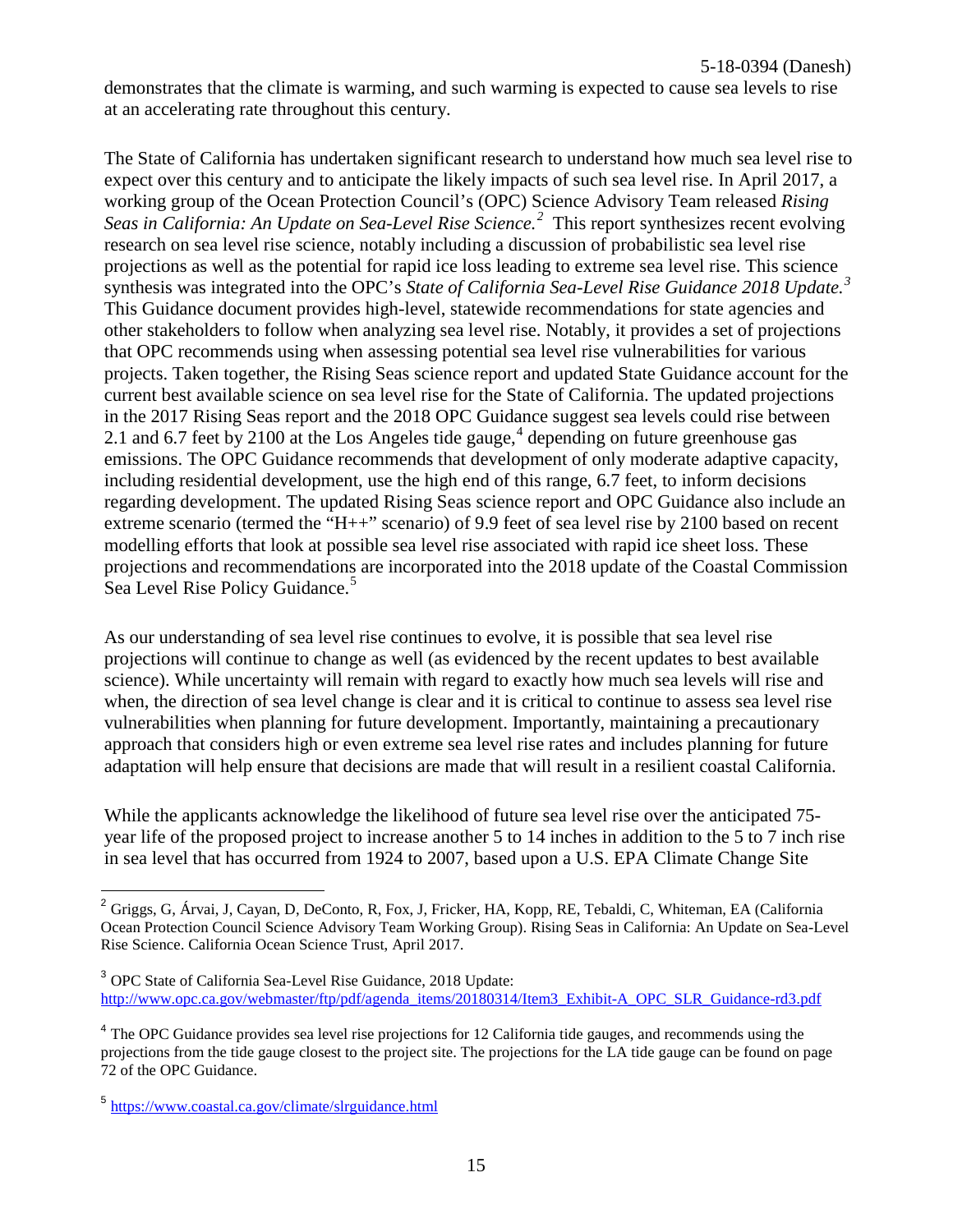Figure,<sup>[6](#page-15-0)</sup> they do not attempt to account for its potential effects on the long-term bluff retreat rate, stating only that its effects would "likely be small" (*See Bluff Edge Delineation Study and Establishment of Development Setback in Response to California Coastal Commission Review –* Westerly Slope 449 Paseo de la Playa, Redondo Beach, California", geotechnical report dated July 3, 201[7](#page-15-1)). Commission staff's preliminary evaluation of  $\cos\omega\pi$ <sup>7</sup> modeling for the project area indicates that the toe of the bluff is relatively resilient to sea level rise impacts over the next 75 years due to its high elevation and wide sandy beach.

Using the estimated retreat rate of four inches per year (0.33 ft/yr), the applicant's geologist estimates a total 75 year bluff retreat rate of 25 feet, occurring entirely within the lower portion of the bluff subject to marine erosion. The applicant considers the upper bluff erosion to be negligible provided existing drainage controls are maintained and appropriate additional drainage measures are included in the proposed project. Commission staff generally concurs with these assessments; however, based on present-day observations and past events, continued surficial creep, slumps, and gullying at the site are to be expected. Moreover, shoreline areas are inherently dynamic environments. To ensure compliance with Chapter 3 hazards policies, property owners must take into account the risks of rising sea level when planning and designing coastal projects.

### *Bluff Stability and Bluff Setbacks*

Coastal bluff development is inherently hazardous and poses potential adverse impacts to the geologic stability of coastal bluffs, shoreline processes, and to the stability of residential structures. In view of the cumulative effect on safety, public views and bluff habitat statewide, the Commission has determined in many instances that the policy most protective of resources is to require that development be setback from bluff edges and prevent development from extending on to the face of the bluff. Bluff collapses or failures and emergency permits have led the Commission to change its views on bluff encroachments throughout the coast. Since 1997, the Commission has witnessed a number of serious failures on bluffs that had not been expected to fail. A number of them were associated with grading and/or excess moisture from human–induced water sources. In addition, the Commission has noted cumulative pressure on bluff faces for stairways and other improvements such as patios and walkways.

For development proposed on coastal bluffs, the Commission typically requires principal structures and major accessory structures such as guesthouses and pools to be setback at least 25 feet from the bluff edge and that accessory structures that do not require structural foundations such as decks, patios and walkways to be sited at least 10 feet from the bluff edge to minimize the potential that the development will contribute to slope instability. The intent of these setbacks (as articulated in the South Coast Region Interpretive Guidelines for bluff top development adopted by the Commission in 1981, and consistent with past Commission action in the area), is to substantially reduce the likelihood of proposed development becoming threatened given the inherent uncertainty

<span id="page-15-0"></span><sup>&</sup>lt;sup>6</sup> Hamilton & Associates, Inc., 2017, "Bluff Edge Delineation Study and Establishment of Development Setback in Response to California Coastal Commission Review – Westerly Slope 449 Paseo De La Playa, Redondo Beach, California", geotechnical report dated July 3, 2017, and signed by B.J. Miller, M.F. Mills (CEG 994), D.T. Hamilton (GE 2721) and E.E. Vicente (GE 2302).

<span id="page-15-1"></span>The Coastal Storm Modeling System (CoSMoS) is a dynamic modeling approach that has been developed by the United States Geological Survey in order to allow more detailed predictions of coastal flooding due to both future sea level rise and storms integrated with long-term coastal evolution (i.e., beach changes and cliff/bluff retreat) over large geographic areas (100s of kilometers). https://walrus.wr.usgs.gov/coastal\_processes/cosmos/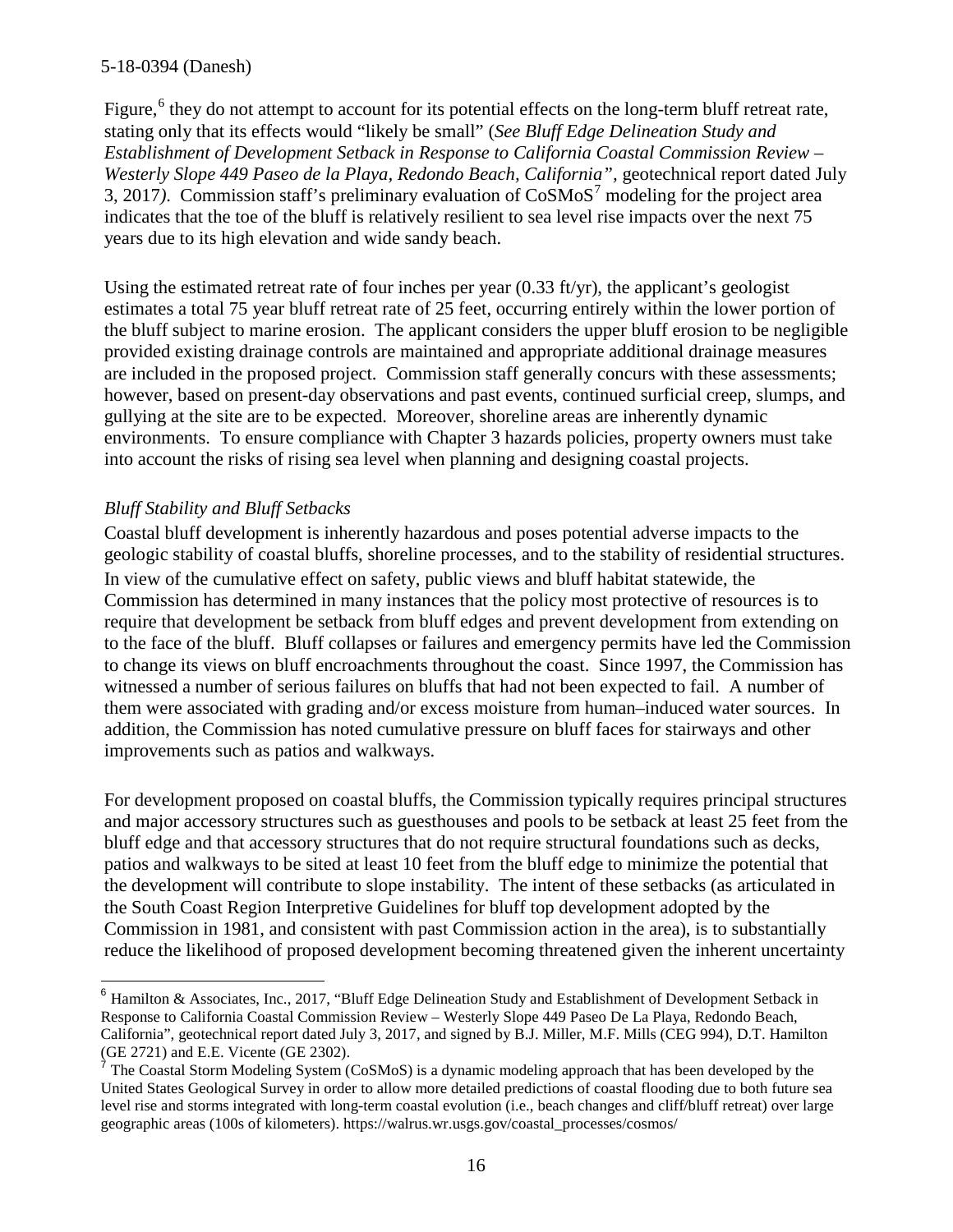in predicting geologic processes in the future, and to allow for potential changes in bluff erosion rates as a result of rising sea level. If ancillary structures are threatened by erosion it is understood that they will be relocated rather than protected by structural means.

In this case, a string-line determination is not the most protective of coastal resources because the morphology of the bluff in this location recedes sharply landward by approximately 20 feet between the upcoast property, 445 Paseo de la Playa, and the subject site. In addition, the residence at 445 Paseo de la Playa was constructed in circa 1980, without the benefit of a coastal development permit (**[Exhibit 9, p. 9](https://documents.coastal.ca.gov/reports/2019/3/w21e/w21e-3-2019-exhibits.pdf)**).

Commission staff disagrees with the applicants' designated bluff edge, which has been depicted to be located approximately halfway down the bluff face, at the +80-foot contour line (**Exhibit 9**). The applicant's geologist appears to rely on a localized decrease in the gradient of the slope occurring near the lowermost concrete swale built into the face of the bluff, which was approved by the Commission as after-the-fact grading as discussed above (Coastal Development Permit No. 5- 90-868), which is the result of artificial terracing during the construction of the swale and does not represent the natural bluff edge. Regardless, the Commission's bluff edge regulation (Cal. Code Reg. Title 14, §13577(h)) expressly accounts for this sort of small-scale, localized variability in slope, and the Commission's Geologist, along with the Commission's Coastal Engineer, finds that the applicants' top of bluff line does not represent the position of the bluff edge as defined by the Commission's regulations. Based on past Commission permit action on neighboring parcels, a Commission staff site visit, and the unique morphology of this coastal bluff, Commission staff has determined that the bluff edge on this parcel is located at approximately the +125-foot contour line, which is located significantly closer to the existing residence than the location of the bluff edge as depicted by the applicant (*See* **[Exhibit 1](https://documents.coastal.ca.gov/reports/2019/3/w21e/w21e-3-2019-exhibits.pdf)**).

As discussed above, the Commission typically requires principal structures and major accessory structures such as guesthouses and pools to be setback at least 25 feet from the bluff edge to minimize the potential that the development will contribute to slope instability. In this case, the applicant's proposed setback for new development is based on their incorrect delineation of the bluff edge. Thus, as proposed, development on site would not only fail to provide any setback from the bluff edge but would actually extend down the bluff slope itself.

Dr. Street and Dr. Ewing determined that episodic slope failures have occurred along the lower Paseo de la Playa bluff, and that the upper bluff slope is also subject to surficial sliding and creep, including past slumping events on the upper bluff at the project site. They have also found that the project site is located in close proximity to several active faults; thus, although the slope is grossly stable, it is vulnerable to minor surficial slumps or ground cracking. In addition, the annual erosion rate estimated by the applicant's geologist does not account for marine erosion caused by sea level rise, which (as discussed above) is expected to occur. Finally, erosion on the upper bluff could occur in response to the expected steepening of the lower bluff over the long term due to marine erosion, which would be exacerbated by sea level rise. Accordingly, Dr. Street and Dr. Ewing concluded in their Geotechnical Review Memorandum, dated February 20, 2018, that:

*Based on these considerations, and on the inherent uncertainty associated with predicting geologic processes into the future, we recommend that new development at*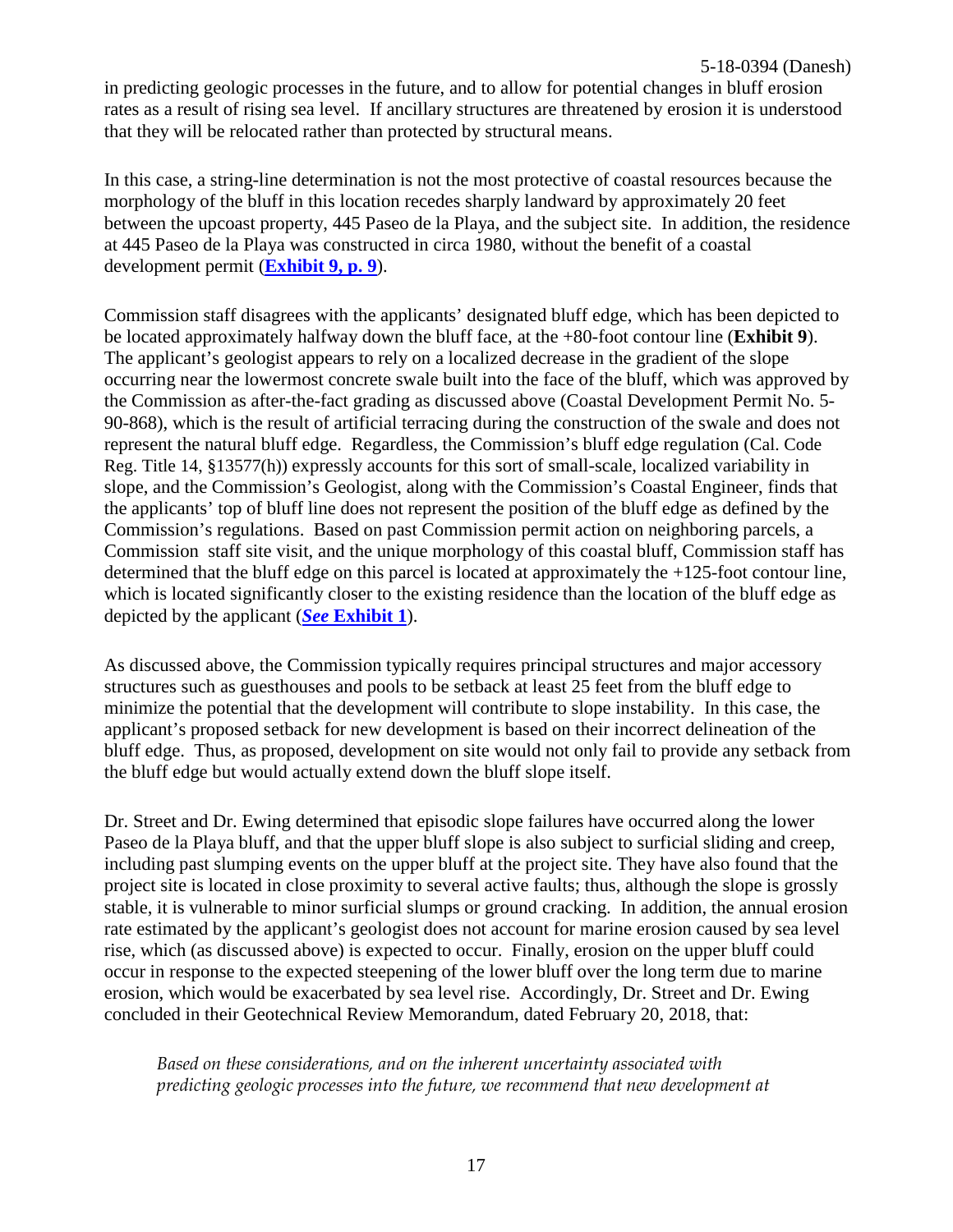*the project site be set back from the bluff edge by 25 feet in order to assure stability over the life of the development.*

Therefore, it is important that new development on site provide a 25-foot setback from the bluff edge for the primary residence and major additions, and a 10-foot setback from the bluff edge for proposed minor accessory structures that do not require foundational support and could be easily removed in the event that they are subject to potential erosion. These minimal setbacks will ensure that the project *assures* stability and structural integrity, and neither creates nor contributes significantly to erosion, geologic instability, or destruction of the site or surrounding are, as required by Coastal Act section 30253(b).

Here, the applicants' proposed project is not consistent with these setback requirements. The addition to the first and second floor of the existing residence would extend the footprint approximately 17 feet seaward of its current position, and into an area currently occupied by an outdoor patio and lawn; as a result, the project would result in a primary residence that is located 10 feet from the bluff edge, as determined by Commission staff. In addition, the project would include the installation of accessory structures, including a deck, cabana, fire pit, built in barbeque and spa, extending over the bluff slope approximately 45 to 65 feet seaward of the existing house. These accessory structures would be located 50 feet seaward of the bluff edge, as determined by Commission staff. (The extended patio is proposed to be supported by deepened concrete footings, although no retaining walls are proposed.) Therefore, **Special Condition 1** requires that prior to issuance of the coastal development permit, the applicant must submit revised plans demarcating the Commission determined bluff edge at the +125-foot contour line, demonstrating that the proposed structural addition is setback approximately 25 feet from the bluff edge. In addition, the revised plans shall demonstrate that no portion of the proposed patio shall extend beyond the 10-foot setback from the +125-foot contour line. Furthermore, **Special Condition 5** places the applicants on notice that no new improvements, including maintenance and repairs, to the existing pre-coastal development within these bluff top setbacks is allowed without a coastal development permit.

### *Future Bluff and Shoreline Protection*

The subject site is a bluff top oceanfront lot. In general, bluff top lots are inherently hazardous. It is the nature of bluffs to erode. Bluff failure can be episodic, and bluffs that seem stable now may not be so in the future. Even when a thorough professional geotechnical analysis of a site concludes that a proposed development is expected to be safe from bluff retreat hazards for the life of the project, it has been the experience of the Commission that in some instances, unexpected bluff retreat episodes that threaten development during the life of a structure sometimes do occur (e.g. Coastal Development Permit No. 5-17-0630.) In the Commission's experience, geologists cannot predict with absolute certainty if or when bluff failure on a particular site may take place, and cannot predict if or when a residence or property may become threatened by natural coastal processes.

Section 30253 of the Coastal Act requires that new permitted development shall not require construction of protective devices that would substantially alter natural landforms along bluffs and cliffs. The proposed development could not be recommended for approval and deemed consistent with Section 30253 of the Coastal Act *if* projected bluff retreat would affect the proposed development and necessitate construction of a protection device. A protective device may be a seawall at the base of the bluff, or a rock anchor system, or shotcrete wall on the bluff face or other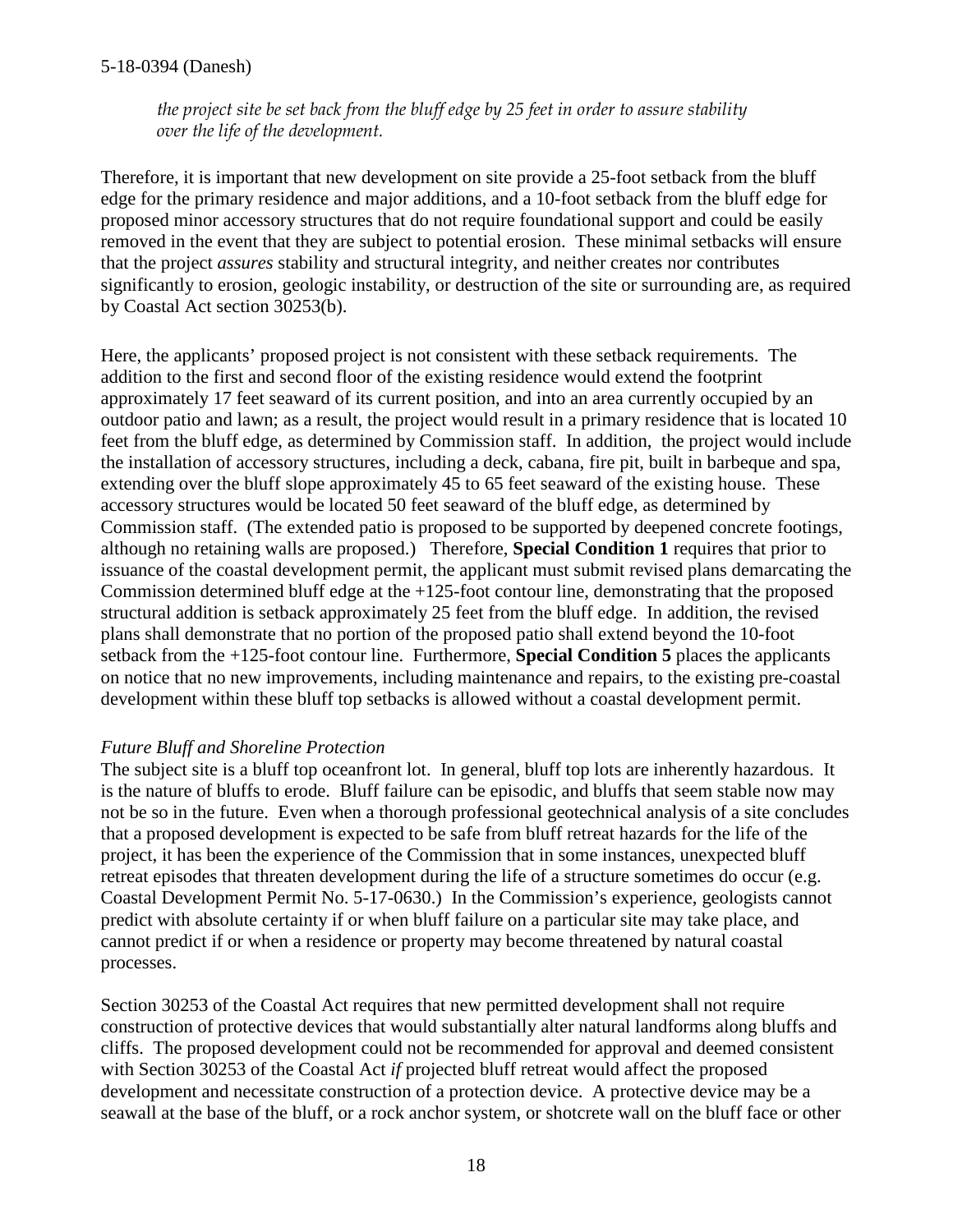similar protective device that substantially alters natural landforms along bluffs and cliffs. If new development necessitates future protection, the landform and shoreline processes could be dramatically altered by the presence of the protective system.

The Coastal Act limits construction of these protective devices because they have a variety of negative impacts on coastal resources including adverse effects on sand supply, public access, coastal views, natural landforms, and overall shoreline beach dynamics on and off site, ultimately resulting in the loss of beach. However, under Coastal Act Section 30235, a shoreline protective structure is authorized if: (1) there is an existing structure in imminent danger from erosion; (2) shoreline altering construction is necessary to protect the existing threatened structure; and (3) the required protection is designed to eliminate or mitigate the adverse impacts on shoreline sand supply.

Section 30235 requires the Commission to approve shoreline protection for residential development only for existing structures, not new development, as is involved in this project. In addition, the construction of a shoreline protective device to protect new residential development would likely conflict with Section 30253 of the Coastal Act which states that permitted development shall minimize the alteration of natural land forms, including coastal bluffs which would be subject to increased erosion from such a device.

The proposed project includes new development, and can only be found consistent with Section 30253 of the Coastal Act if a shoreline/bluff protective device is not needed in the future. The applicant's geotechnical consultant has indicated that the site is grossly stable, that the project should be safe for the life of the project (75 years), and that no shoreline protection devices will be needed. If not for the information provided by the applicant that the site is safe for development, the Commission likely could not conclude that the proposed development will not in any way "require the construction of protective devices that would substantially alter natural landforms along bluffs and cliffs." The proposed development appears to be safe from erosion on the basis of available information and is therefore consistent with Coastal Act section 30253. As stated above, the record of coastal development permit applications and Commission actions has also shown that geologic conditions change over time and that predictions based upon the geologic sciences are inexact. Even though there is evidence that geologic conditions change, the Commission must rely upon, and hold the applicant to their information which states that the site is safe for development without the need for protective devices. To minimize the project's potential future impact on shoreline processes, **Special Condition 8** prohibits construction of any future bluff or shoreline protective device(s) such as revetments, seawalls, caissons, cliff retaining walls, shotcrete walls, and other such construction that armors or otherwise substantially alters the bluff face in order to protect the development if approved pursuant to Coastal Development Permit No. 5-18-0394 including, but not limited to, the residence, foundations, and patios, and any other future improvements in the event that the development is threatened with damage or destruction from waves, erosion, storm conditions, bluff retreat, landslides, sea level rise or other natural coastal hazards in the future. **Special Condition 8,** however, does not preclude the applicant from applying for future coastal development permits for maintenance of existing development or future improvements to the site (other than blufftop or shoreline protective devices) including landscaping and drainage improvements aimed to prevent slope and bluff instability. The Commission would determine the consistency of such proposals with the Coastal Act in its review of such applications.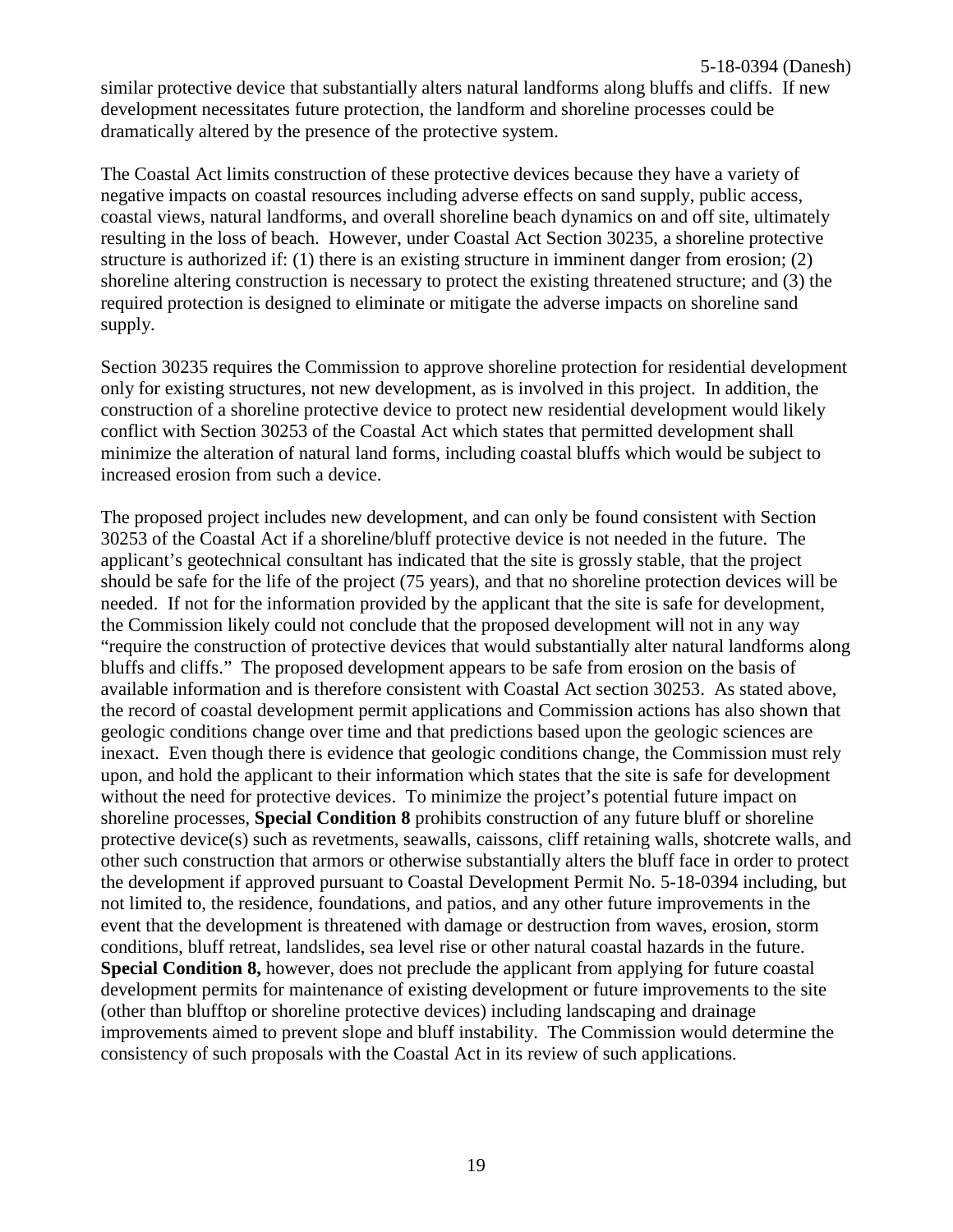#### *Future Development*

Due to its bluff top location, the proposed project raises concerns that future development at the project site potentially may, over time, result in a development which is not consistent with the Chapter 3 policies of the Coastal Act. In order to ensure that development on the site does not occur which could potentially adversely impact the geologic stability concerns expressed in this staff report, the Commission imposes **Special Condition 5.** This condition informs the applicant that future development at the bluff top site, pursuant to Sections 13252 and 13253 of the Commission's regulations, requires an amendment to this permit (5-18-0394) or a new coastal development permit. Future development includes, but is not limited to, structural additions, landscaping, and fencing.

To ensure that any prospective future owners of the property are made aware of the applicability of the conditions of this permit, the Commission imposes **Special Condition 11** requiring that the property owner record a deed restriction against the property, referencing all of the above Special Conditions of this permit and imposing them as covenants, conditions and restrictions on the use and enjoyment of the Property. Thus, as conditioned, this permit ensures that any prospective future owner will receive notice of the restrictions and/or obligations imposed on the use and enjoyment of the land in connection with the authorized development, including the risks of the development and/or hazards to which the site is subject, and the Commission's immunity from liability.

As conditioned, the project is required to provide an appropriate set-back from the bluff edge; prohibit construction of protective devices (such as blufftop or shoreline protective devices) in the future; and to require that the landowner and any successor-in-interest assume the risk of undertaking the development. Only as conditioned, does the Commission find that the development conforms to the requirements of Section 30253 of the Coastal Act regarding the siting of development in a hazardous location.

### <span id="page-19-0"></span>**B. VISUAL RESOURCES**

Section 30251 of the Coastal Act pertains to visual resources. It states:

*The scenic and visual qualities of coastal areas shall be considered and protected as a resource of public importance. Permitted development shall be sited and designed to protect views to and along the ocean and scenic coastal areas, to minimize the alteration of natural land forms, to be visually compatible with the character of surrounding areas…*

The project is located on a coastal bluff top lot overlooking the Pacific Ocean. No public views of the ocean area available from the subject site, but the site is visible from public vantage points, including the ocean, and Torrance Beach, the public beach below the bluff. The Commission has observed that cumulatively, such development obscures the public's view of the natural landforms of bluffs and cliffs. Because the proposed development will potentially affect views from public vantage points, any adverse visual impacts must be minimized. Consequently, it is necessary to ensure that the development will be sited to protect views to and along the ocean and minimize the alteration of existing landforms.

The project, as proposed, includes extending the patio approximately 47 feet seaward from the existing house, which includes an approximately 180 square-foot, 9-foot high cabana approximately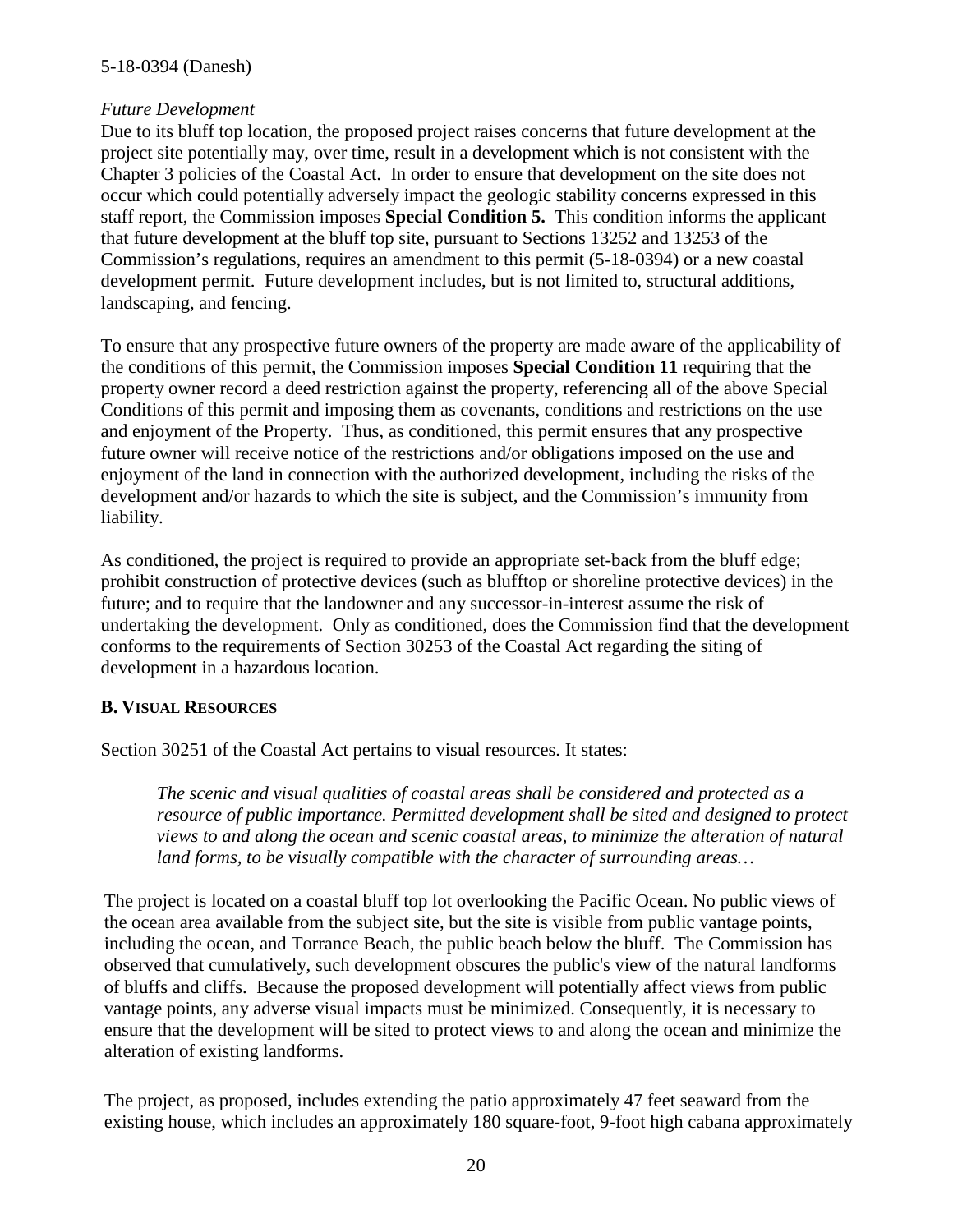37 feet from the existing house on the north end of the yard, which would be visible from the public beach below, impacting the public's view of the natural bluff. As conditioned, the applicant must revise the project plans to construct the patio closer to the existing house, thereby rendering the approved development consistent with the pattern of development in the surrounding area, and public views of the bluff will not be impeded by construction of the proposed patio and cabana, and landform alteration of the coastal bluff will be minimized. In addition, as discussed in the preceding section relating to coastal hazards, the project does not include any shoreline protective structures, and the project is conditioned to prohibit future shoreline protection for the proposed development, thereby minimizing landform alterations that would likely result if a shoreline protective device were constructed to protect the proposed development. Therefore, as conditioned, the proposed project does not result in adverse impacts to visual resources and is consistent with the pattern of development in the surrounding area.

### <span id="page-20-0"></span>**C. BIOLOGICAL RESOURCES**

Section 30240 of the Coastal Act states:

*(a) Environmentally sensitive habitat areas shall be protected against any significant disruption of habitat values, and only uses dependent on those resources shall be allowed within those areas.* 

*(b) Development in areas adjacent to environmentally sensitive habitat areas and parks and recreation areas shall be sited and designed to prevent impacts which would significantly degrade those areas, and shall be compatible with the continuance of those habitat and recreation areas.*

Section 30107.5 of the Coastal Act defines environmentally sensitive habitat or ESHA as:

*"Environmentally sensitive area" means any area in which plant or animal life or their habitats are either rare or especially valuable because of their special nature or role in an ecosystem and which could be easily disturbed or degraded by human activities and developments.*

Sea-cliff wild buckwheat (Eriogonum parvifolium), the host plant for the endangered El Segundo blue butterfly (Euphilotes battoides allyni), and the butterfly itself, can be found in patches throughout the bluff face on many of the lots along Paseo de la Playa, especially along the seaward extent of the lower slope. The United States Fish and Wildlife Service (USFWS) provided the Commission written notice of this discovery in 1995 (Letter, Gail Kobetich, 1995), and the first habitat recovery plan identified a population within the vicinity of the proposed project, which included Torrance as one of the four targeted recovery sites (USFWS 1998).

Due to the possible presence of El Segundo blue butterflies (ESB's), or its host plant, sea-cliff buckwheat on the project site, Commission staff requested that the applicant submit a biological survey to determine what types of vegetation currently exist on the property. In response, the applicant submitted a letter entitled *"El Segundo Blue Butterfly Host Plant Report, 449 Paseo de la Playa, Redondo Beach, California (Lot 168 of Tract Map 18379)"* conducted by ecologist Dan Rosie, on behalf of Michael Baker International on July 21, 2017. According to the results of the survey conducted on July 19, 2017, the slope down to the beach is dominated by Hottentot fig (*Carpobrotus edulis*), commonly known as iceplant, and other nonnative plants, with a limited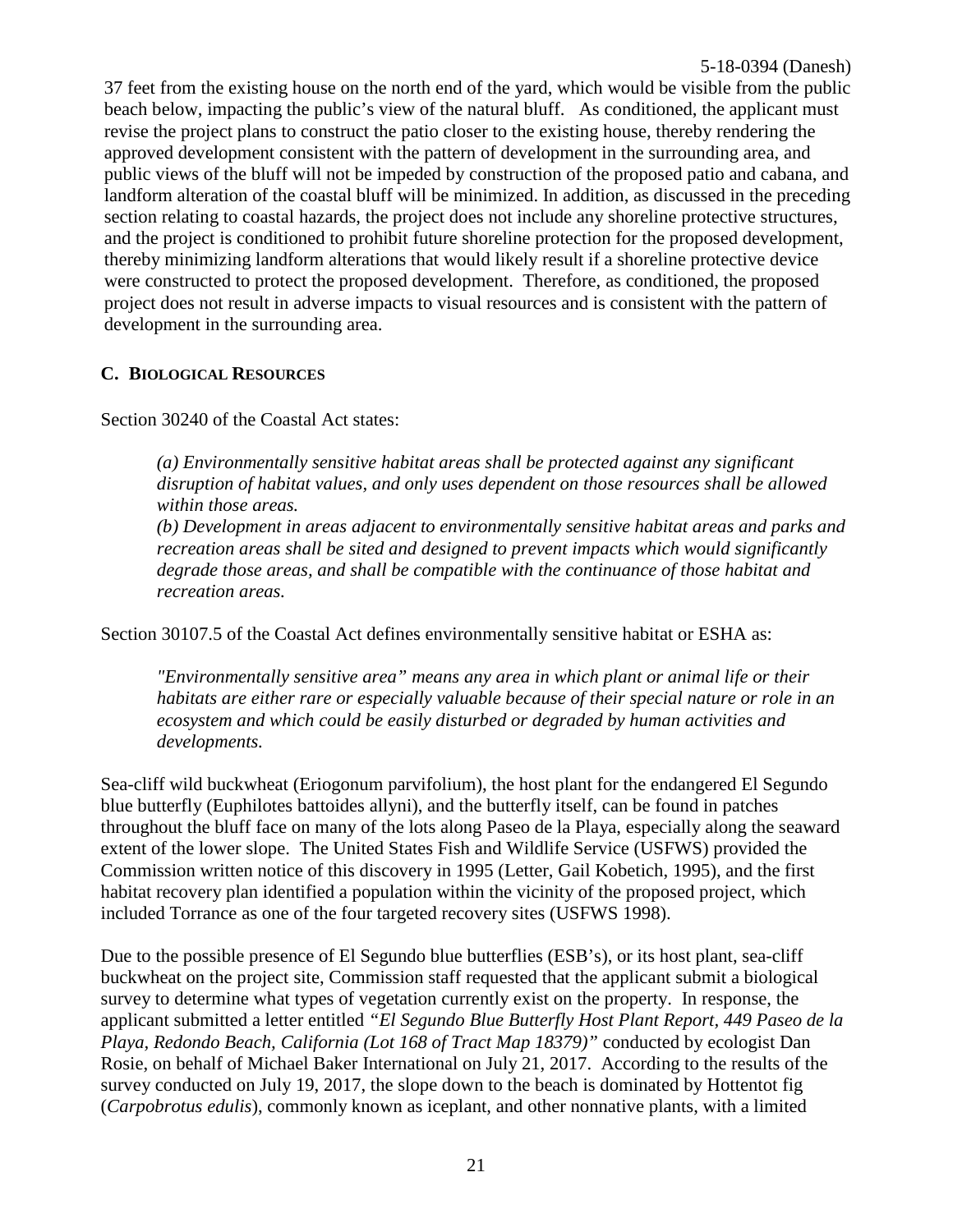number of native species including deerweed (*Acmispon glaber*) and beach evening-primrose (*Camissoniopsis cheiranthifolia*). According to his assessment, "no individuals of dune buckwheat or wildlife were observed within or surrounding the survey area, including areas further to the west and downslope."

However, when visiting the subject site in October 2017, Commission staff observed three individual specimens of sea-cliff buckwheat on the lower portion of the bluff near the sandy beach, approximately 200 feet seaward of the project site (**[Exhibit 7](https://documents.coastal.ca.gov/reports/2019/3/w21e/w21e-3-2019-exhibits.pdf)**). Commission staff contacted Mr. Rosie from Michael Baker, International to discuss the discrepancy between the applicant's survey results from July 2017 and staff's observations in October 2017. Mr. Rosie explained that although Commission staff requested a survey of the lot in its entirety, the survey area Mr. Rosie investigated was limited to the proposed project area along the upper portion of the bluff, and although he did not physically walk the entire parcel as requested due to the rough terrain at the lower end of the slope, his visual observations did not reveal the existing vegetation below the edge of the bluff where Commission staff observed the sea-cliff buckwheat specimens. It is not known whether or not the sea-cliff buckwheat specimens present on the site were occupied with ESB's.

Section 30240 of the Coastal Act requires that environmentally sensitive habitat area ("ESHA") be protected. Under Section 30107.5 of the Coastal Act, there are three important elements of ESHA. First, a geographic area can be designated ESHA either because of the presence of individual species of plants or animals, or because of the presence of a particular habitat. Second, in order for an area to be designated as ESHA, the species or habitat must be either rare or it must be especially valuable. Finally, the area must be easily disturbed or degraded by human activities.

The vegetation on the upper bluff near the project site and the vegetation on the middle of the bluff does not consist of any native plant communities or sensitive plant species and therefore, does not rise to the level of ESHA at this time. Site photos reviewed by Commission Staff Ecologist Dr. Jonna Engel revealed that the bluff in this location is significantly invaded by iceplant with very few native plants growing onsite, and does not in its current state support Southern Coastal Bluff Scrub (SCBS), which is identified by the California Department of Fish and Wildlife as one of the rarest and most threatened habitats in California and this area does not contain the host plant for the endangered butterfly species.

Located at the toe of the bluff, however, are three individual specimens of sea-cliff buckwheat (*Eriogonum parvifolium*), which are critical habitat for ESB's, and when occupied by ESB's may be considered Environmentally Sensitive Habitat Area (ESHA). Commission staff finds that the habitat on the lower portion of the bluff that maintains the sea-cliff buckwheat (*Eriogonum parvifolium*) could rise to the level of ESHA if additional studies yield more information about the presence of ESBs, however at this time there is no evidence that the plants are occupied by the butterflies. Moreover, even if individual specimens of sea-cliff buckwheat (*Eriogonum parvifolium*) are in fact occupied by ESB's, which may elevate the vegetation to qualify as ESHA, the proposed project is more than 100 feet upslope of the plants, which is an adequate buffer to prevent adverse impacts to the plants and ESB. To ensure that no impacts occur to the sea-cliff buckwheat at the bottom of the slope, Commission staff is imposing **Special Condition 5**, which requires that any future improvements to the residence, which would otherwise be exempt from the Coastal Act requirement to obtain a CDP, require an amendment to the permit or a new CDP. The Commission also imposes **Special Condition 6**, which requires the applicant to prepare landscaping plans containing minimum protections to ensure protection of native vegetation in the project area. The purpose of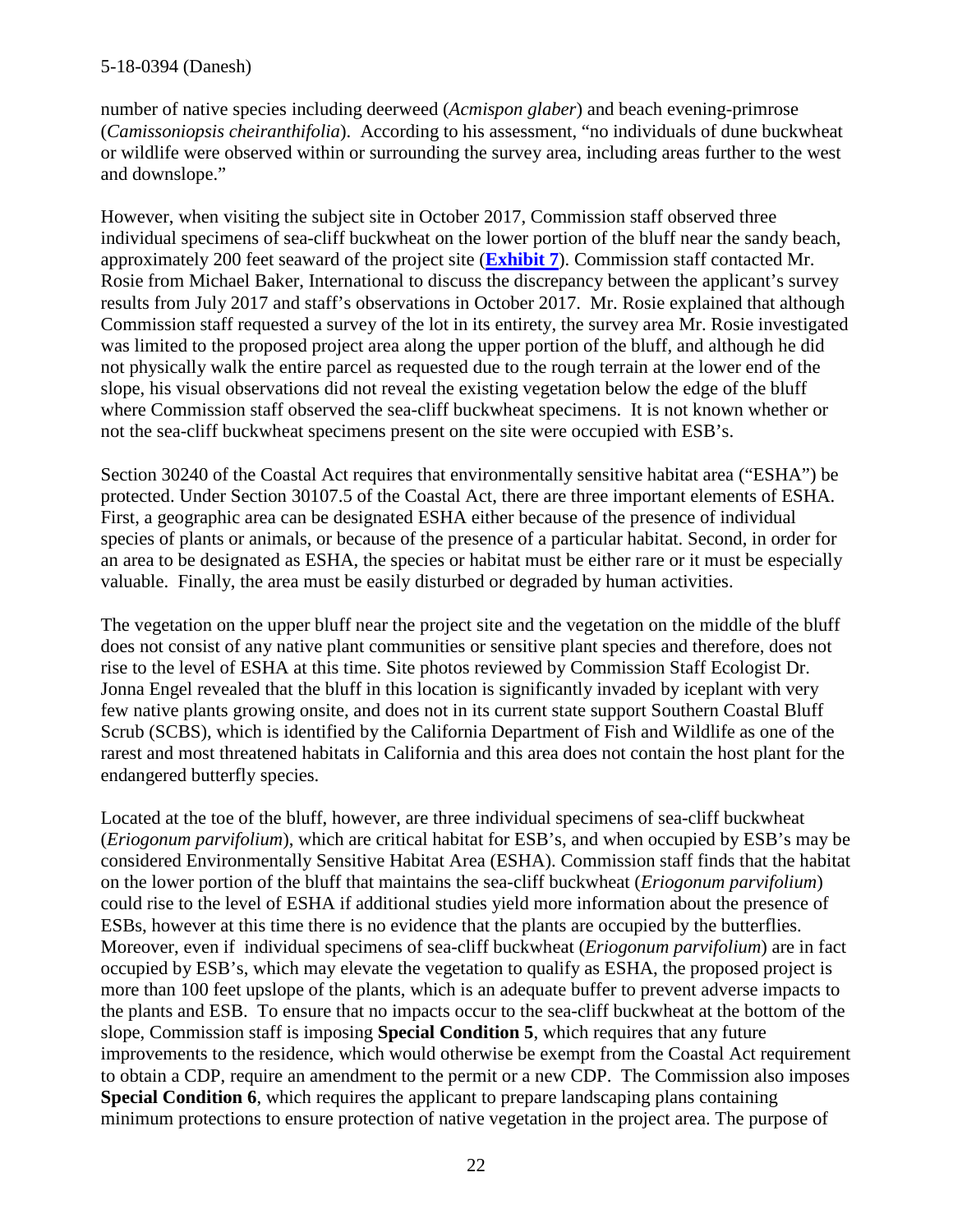the report is to certify that the on-site landscaping conforms with the landscaping plans approved pursuant to the special condition. As conditioned, the development is consistent with Section 30240 of the Coastal Act.

In addition, construction on coastal bluffs may result in siltation of ocean waters due to unrestricted runoff and erosion. To prevent this and to assure protection of offshore waters and the bluff face vegetation, the Commission has imposed **Special Conditions 3 and 4** to prevent erosion during construction and discharge of excess water over the face of the bluff or onto the beach and offshore waters. In addition, any construction or removal of the bluff face vegetation would require an amendment to this permit or a new permit as required by **Special Condition 5**. **Special Condition 5** ensures that proposed improvements that would otherwise be exempt from the Coastal Act are reviewed by the Commission for possible impacts to sensitive habitat. As conditioned, the development is consistent with Sections 30230 and 30240 of the Coastal Act.

### <span id="page-22-0"></span>**D. WATER QUALITY**

#### Section 30230 of the Coastal Act states:

*Marine resources shall be maintained, enhanced, and where feasible, restored. Special protection shall be given to areas and species of special biological or economic significance. Uses of the marine environment shall be carried out in a manner that will sustain the biological productivity of coastal waters and that will maintain healthy populations of all species of marine organisms adequate for long-term commercial, recreational, scientific, and educational purposes.*

#### Section 30231 of the Coastal Act states:

*The biological productivity and the quality of coastal waters, streams, wetlands, estuaries, and lakes appropriate to maintain optimum populations of marine organisms and for the protection of human health shall be maintained, and where feasible, restored through, among other means, minimizing adverse effects of waste water discharges and entrainment, controlling runoff, preventing depletion of ground water supplies and substantial interference with surface water flow, encouraging waste water reclamation, maintaining natural vegetation buffer areas that protect riparian habitats, and minimizing alteration of natural streams.*

The proposed development has a potential for a discharge of polluted runoff from the project site into coastal waters. Uncontrolled runoff from the project site and the percolation of water could also affect the structural stability of bluffs and hillsides. To address possible water quality concerns during construction, the development, as proposed and as conditioned, incorporates design features to minimize the infiltration of water and the effect of construction and post-construction activities on the marine environment. **Special Condition 3** requires the applicant to submit an erosion and runoff control plan. In addition, the Commission imposes **Special Condition 4** requiring Best Management Practices, such as placement of sand bags around drainage inlets to prevent runoff/sediment transport into the storm drain system and the Pacific Ocean, use of debris fences as appropriate, a pre-construction meeting to review procedural and BMP guidelines and removal of construction debris and sediment from construction areas each day to prevent the accumulation of sediment and other debris which may be discharged to coastal waters. Therefore, the Commission finds that the proposed development, as conditioned, conforms with Sections 30230 and 30231 of the Coastal Act regarding the protection of water quality to promote the biological productivity of coastal waters and to protect human health.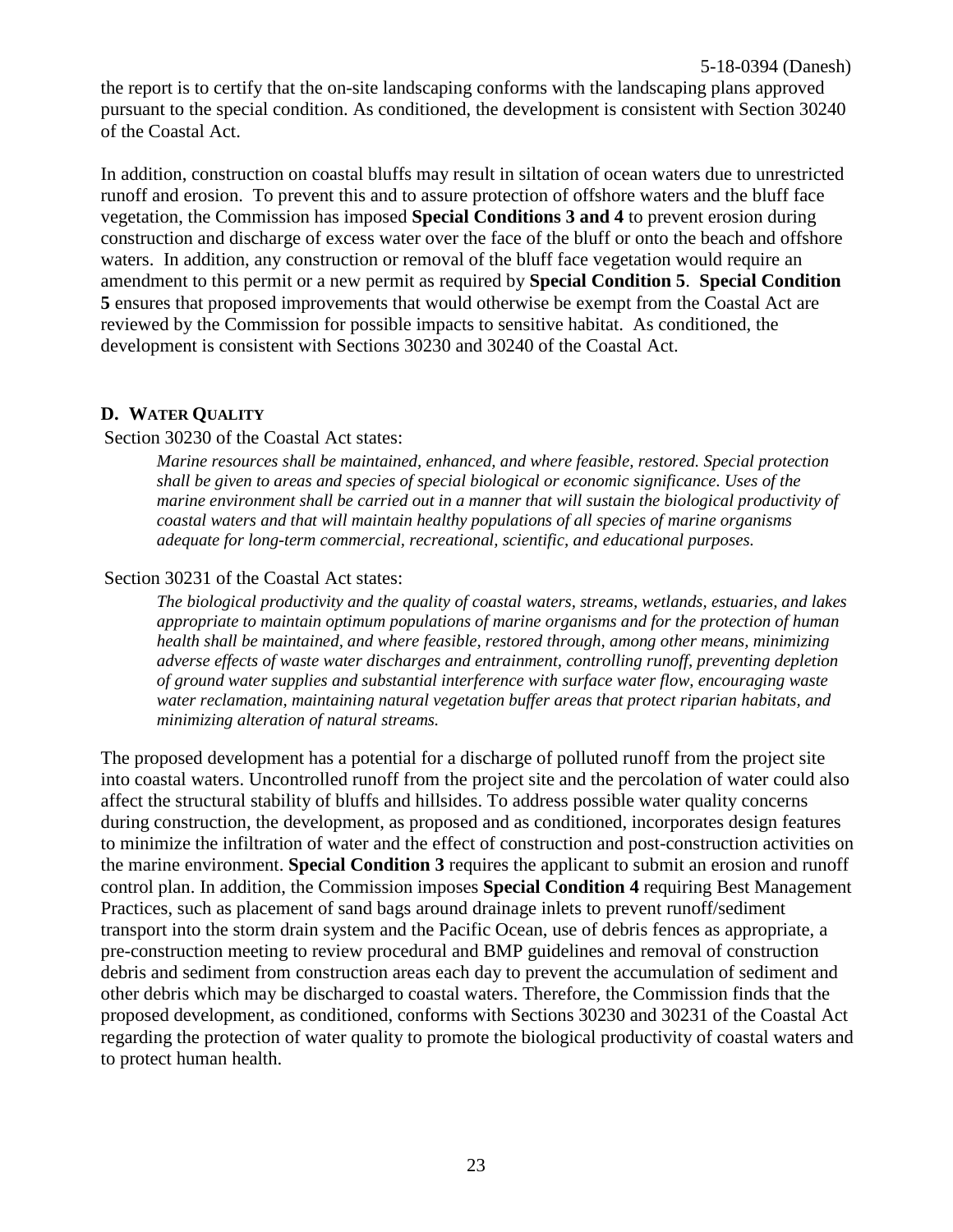### **E**. **LOCAL COASTAL PROGRAM**

Section 30604(a) of the Coastal Act provides that the Commission shall issue a coastal development permit only if the project will not prejudice the ability of the local government having jurisdiction to prepare a Local Coastal Program which conforms with Chapter 3 policies of the Coastal Act:

(a) *Prior to certification of the Local Coastal Program, a coastal development permit shall be issued if the issuing agency, or the commission on appeal, finds that the proposed development is in conformity with the provisions of Chapter 3 (commencing with Section 30200) of this division and that the permitted development will not prejudice the ability of the local government to prepare a Local Coastal Program that is in conformity with the provisions of Chapter 3 (commencing with Section 30200). A denial of a Coastal Development Permit on grounds it would prejudice the ability of the local government to prepare a Local Coastal Program that is in conformity with the provisions of Chapter 3 (commencing with Section 30200) shall be accompanied by a specific finding which sets forth the basis for such conclusion.*

On June 18, 1981, the Commission approved with suggested modifications the City of Torrance Land Use Plan (LUP). The City did not accept the modifications and the certified LUP, which was valid for six months, has lapsed. The major issues raised in the LUP were affordable housing, blufftop development and beach parking.

Based upon the findings presented in the preceding section, the Commission finds that the proposed development, as conditioned, will not create adverse impacts on coastal resources. In addition, the Commission finds that approval of the proposed project will not prejudice the City's ability to prepare a Local Coastal Program consistent with the Chapter 3 policies of the Coastal Act, as required by Section 30604(a).

### <span id="page-23-0"></span>**F. CALIFORNIA ENVIRONMENTAL QUALITY ACT**

Section 13096 Title 14 of the California Code of Regulations requires Commission approval of a coastal development permit application to be supported by a finding showing the application, as conditioned by any conditions of approval, to be consistent with any applicable requirements of the California Environmental Quality Act (CEQA). Section 21080.5(d)(2)(A) of CEQA prohibits a proposed development from being approved if there are feasible alternatives or feasible mitigation measures available which would substantially lessen any significant adverse effect which the activity may have on the environment.

The Commission incorporates its findings on Coastal Act consistency at this point as if set forth in full. As discussed above, the proposed development, as conditioned, is consistent with the Chapter 3 policies of the Coastal Act. Feasible mitigation measures, which will minimize all significant adverse environmental effects, have been required as special conditions.

As conditioned to minimize adverse impacts to coastal resources, including scenic public views and water quality, there are no feasible alternatives or additional feasible mitigation measures available that would substantially lessen any significant adverse effect that the activity may have on the environment. Therefore, the Commission finds that the proposed project, as conditioned to mitigate